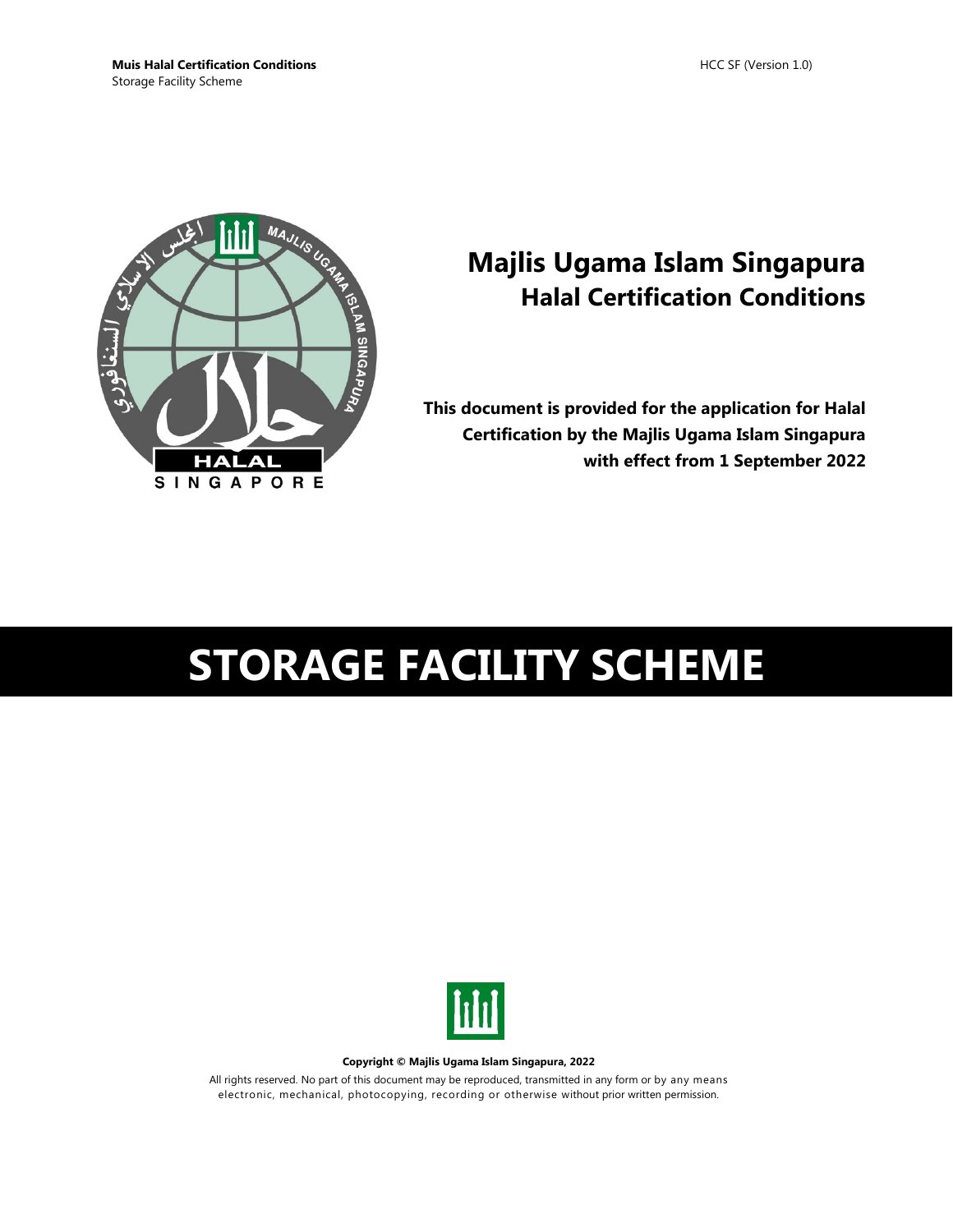# **DOCUMENT REVISION HISTORY**

| S/N | <b>Version</b> | <b>Nature of Revision</b> | <b>Revision Date</b> |
|-----|----------------|---------------------------|----------------------|
|     | 1.0            | First Issue               | 6 June 2022          |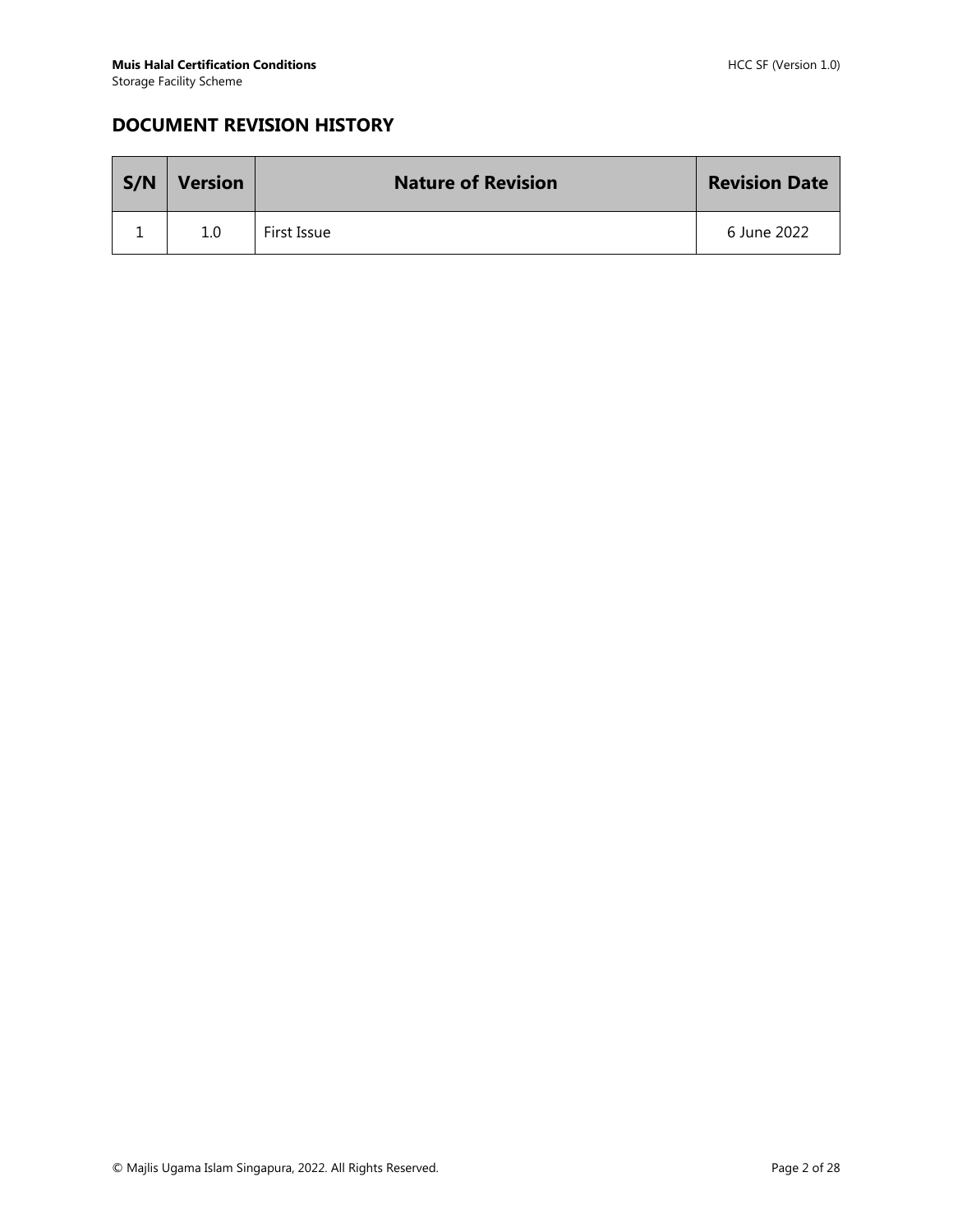# **CONTENT**

| ANNEX D - SPECIFICATION OF THE MUIS HALAL CERTIFICATION MARK 26 |  |
|-----------------------------------------------------------------|--|
|                                                                 |  |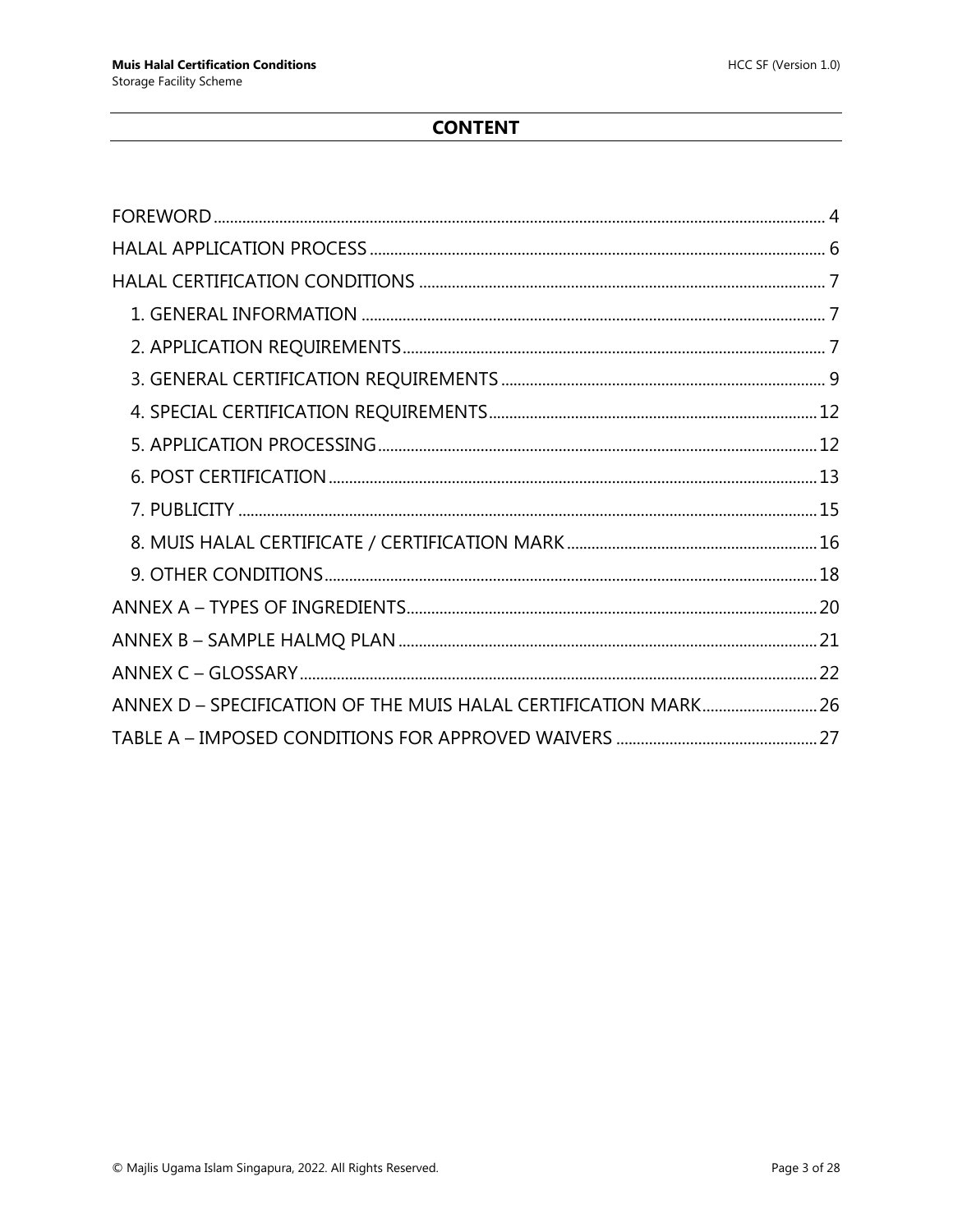#### **FOREWORD**

#### <span id="page-3-0"></span>**Majlis Ugama Islam Singapura**

Majlis Ugama Islam Singapura (Muis), also known as the 'Islamic Religious Council of Singapore', was established in 1968 pursuant to the enactment of the Administration of Muslim Law Act. Muis is a statutory board under the Ministry of Culture, Community and Youth and administers Muslim affairs in Singapore. Among others, Muis issues Halal certificates and regulates the Singapore Halal industry. More information on Muis' roles and responsibilities is available at www.muis.gov.sg.

#### **Administration of Muslim Law Act**

88A – (1) The Majlis may issue halal certificates in relation to any product, service or activity and regulate the holders of such certificates to ensure that the requirements of the Muslim law are complied with in the production, processing, marketing or display of that product, the provision of that service or the carrying out of that activity.

(2) An application for a halal certificate shall be in such a form as the Majlis may require.

(3) The Majlis may, in issuing a halal certificate, impose such condition as it thinks fit and may at any time vary, remove or add to such condition.

(4) The Majlis may, by notification in the Gazette, specify any certification mark of the Majlis for use in relation to any product, service or activity in respect of which it has issued a halal certificate under subsection  $(1).$ 

(5) Any person who, without the approval of the Majlis:

- (a) issues a Halal certificate in relation to any product, service or activity; or
- (b) uses any specified Halal certification mark or any colourable imitation thereof,

shall be guilty of an offence and shall be liable on conviction to a fine not exceeding \$10,000 or to imprisonment for a term not exceeding 12 months or both.

(6) The Majlis may, in granting approval to any person to issue any Halal certificate or to use any specified Halal certification mark, impose such condition as it thinks fit and may at any time vary, remove or add to such condition.

(7) The Majlis may revoke or suspend its approval granted to any person to issue any Halal certificate or to use any specified Halal certification mark if that person fails to comply with any condition imposed under subsection (6).

(8) Any person aggrieved by any decision of the Majlis made under this section may appeal to the Minister whose decision shall be final.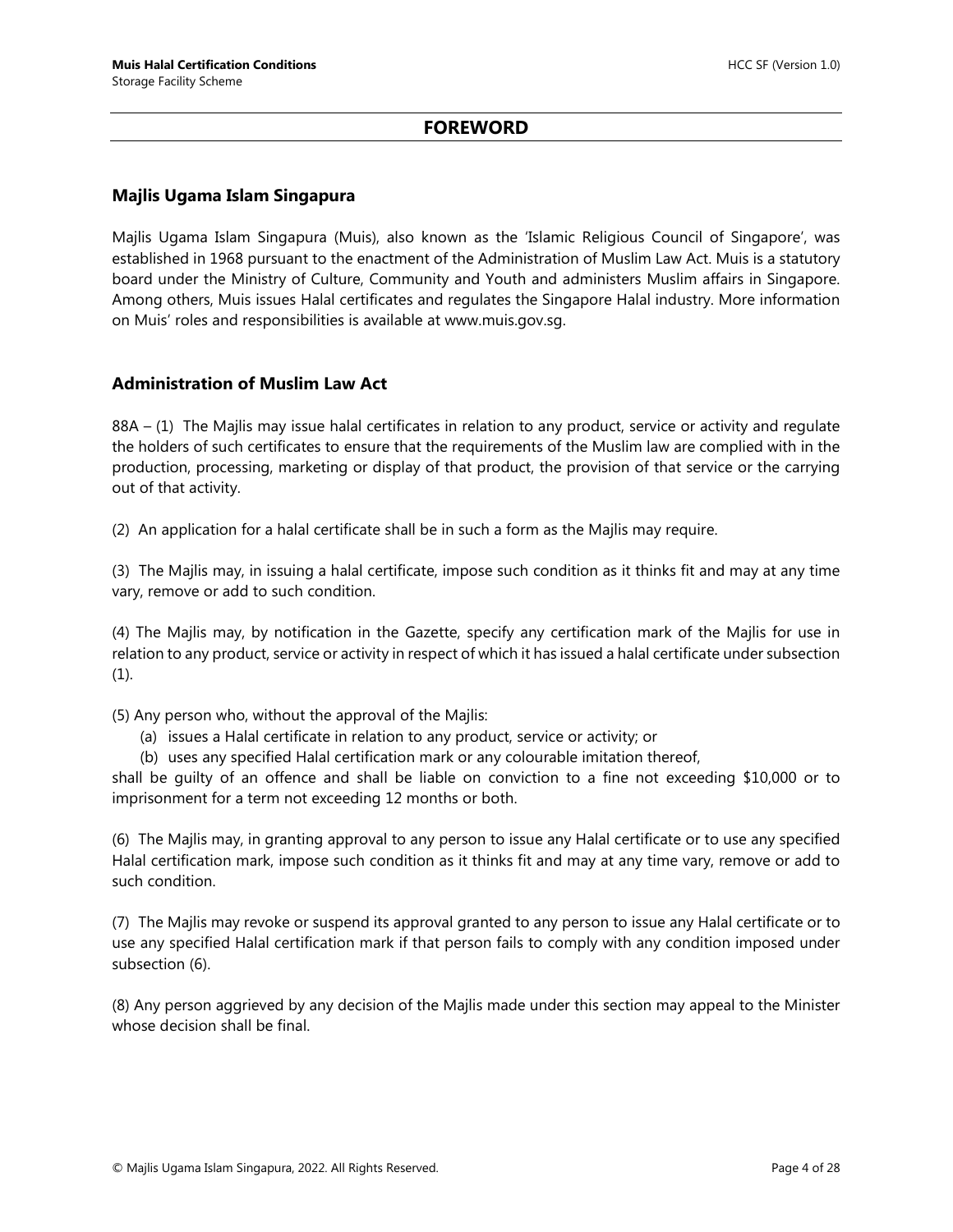#### **For More Information**

Majlis Ugama Islam Singapura (Islamic Religious Council of Singapore) Singapore Islamic Hub, 273 Braddell Road, Singapore 579702

Halal Certification Strategic Unit 23 Mayo Street Singapore 208323

Tel: (65) 6359 1199 / 6011 0037 Email: info@muis.gov.sg Website: www.muis.gov.sg / www.halal.sg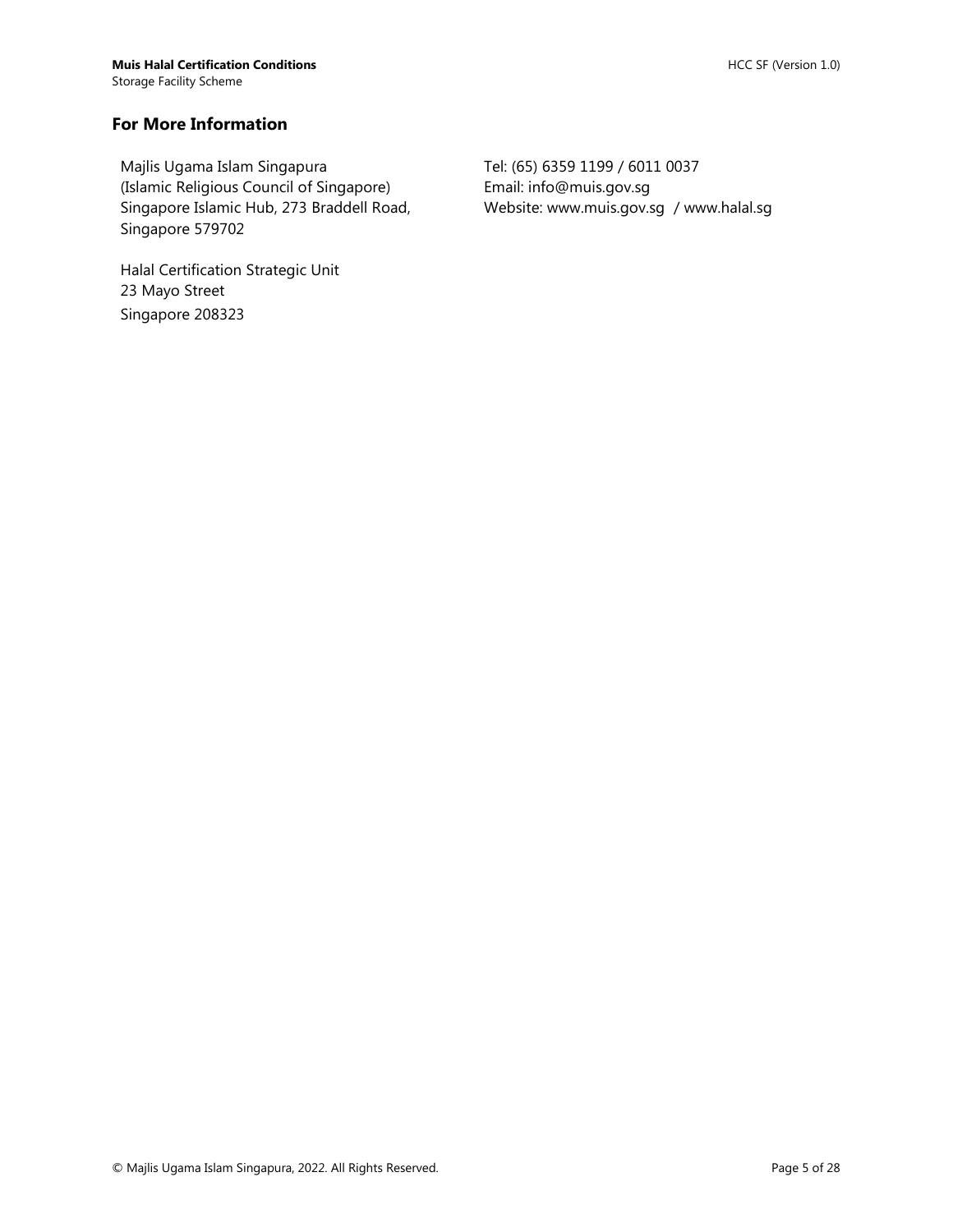#### **HALAL APPLICATION PROCESS**

<span id="page-5-0"></span>

Note:

 $*$  For renewal applications, there are no Stage  $1/$  Stage 2 payments. Instead, certification fee will apply after application has been approved.

# In extraordinary circumstances, Muis may conduct a remote audit.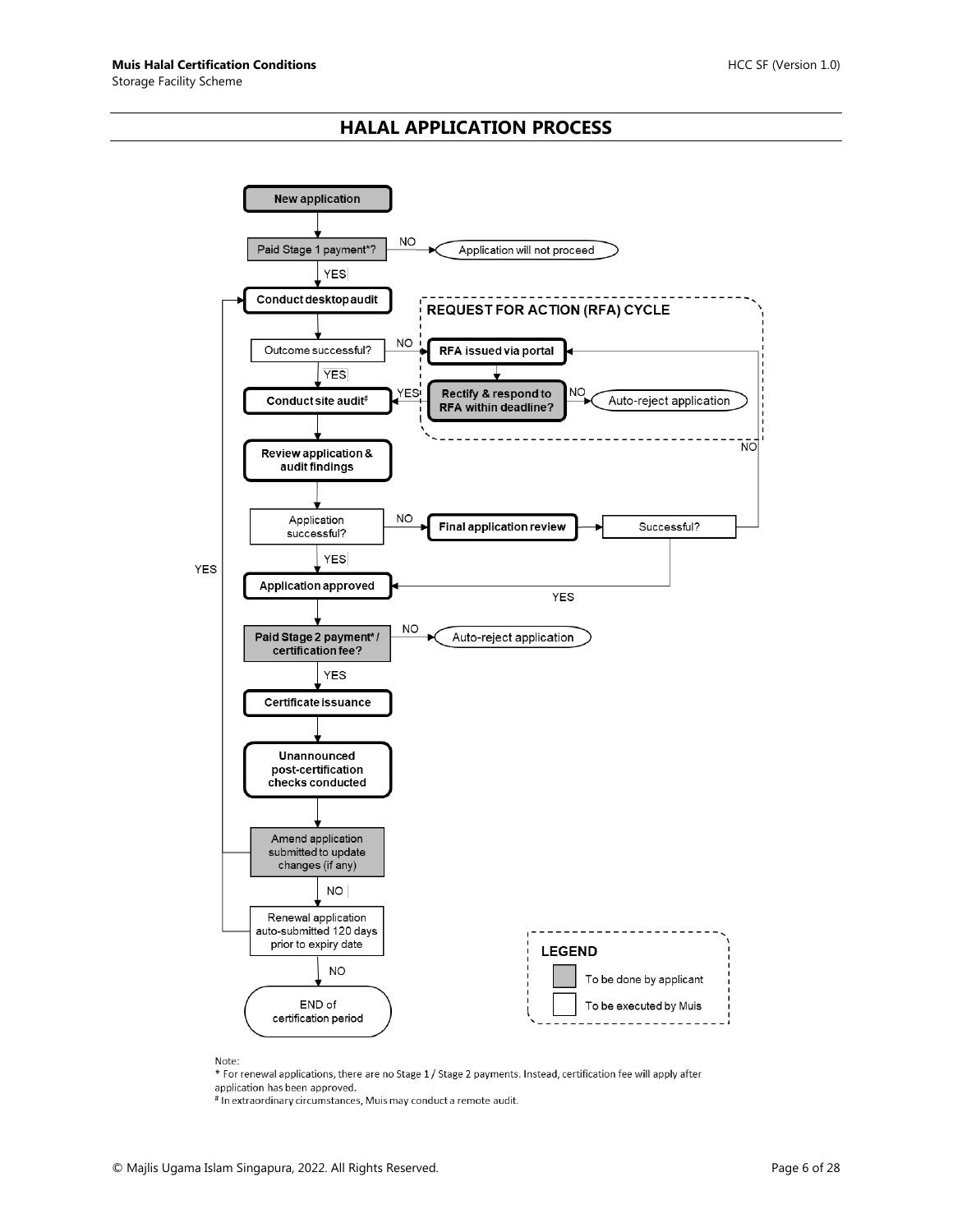<span id="page-6-2"></span><span id="page-6-1"></span><span id="page-6-0"></span>

|     | <b>HALAL CERTIFICATION CONDITIONS</b>                                                                                                                                                                                                                                                                                                                                                                                                                |  |                                                  |  |  |
|-----|------------------------------------------------------------------------------------------------------------------------------------------------------------------------------------------------------------------------------------------------------------------------------------------------------------------------------------------------------------------------------------------------------------------------------------------------------|--|--------------------------------------------------|--|--|
|     | <b>1. GENERAL INFORMATION</b>                                                                                                                                                                                                                                                                                                                                                                                                                        |  |                                                  |  |  |
| 1.1 | The conditions set out in this document shall hereinafter be referred to as the "Muis"<br>Halal Certification Conditions". All annexes to these Muis Halal Certification<br>Conditions shall be deemed to be incorporated in and form an integral part hereof.<br>Words or phrases in these Muis Halal Certification Conditions that are defined in<br>Annex C - Glossary shall bear their defined meaning unless the context otherwise<br>requires. |  | <b>Muis Halal</b><br>Certification<br>Conditions |  |  |
| 1.2 | All companies / establishments applying for a Halal certification from Majlis Ugama<br>Islam Singapura (Muis), may, upon fully complying to the Muis Halal Certification<br>Conditions, be issued a Muis Halal certificate (the "Halal certificate") and allowed<br>the use of Muis Halal certification mark (the "Halal certification mark") upon the<br>terms and subject to conditions provided therein.                                          |  | General<br>information                           |  |  |
| 1.3 | The applicant is deemed to have agreed to share its company's information to Muis<br>upon submitting an application to Muis.                                                                                                                                                                                                                                                                                                                         |  | Agreement by<br>applicant                        |  |  |
| 1.4 | All information submitted by the applicant will not be disclosed to any other person<br>except for the purpose of determining the outcome of this application.                                                                                                                                                                                                                                                                                       |  | Confidentiality of<br>applications               |  |  |
| 1.5 | The applicant shall ensure personnel representing the company / establishment<br>(including the applicant):                                                                                                                                                                                                                                                                                                                                          |  | Protection for<br>Muis officers                  |  |  |
|     | (a) does not use any indecent, threatening, abusive or insulting words or<br>behaviour in communication with Muis;<br>(b) does not collect, use or disclose personal data (which includes<br>photographs, video and audio recordings) of Muis officers unless consent<br>is given.                                                                                                                                                                   |  |                                                  |  |  |
| 1.6 | The Storage Facility scheme shall be applicable to storage facility, warehouse,<br>dishwashing facility or any section thereof in Singapore.                                                                                                                                                                                                                                                                                                         |  | <b>Storage Facility</b><br>eligibility           |  |  |
| 1.7 | The scope of certification shall include receiving, storage, handling and delivery of<br>products.                                                                                                                                                                                                                                                                                                                                                   |  | Scope of<br>certification                        |  |  |
|     | <b>2. APPLICATION REQUIREMENTS</b>                                                                                                                                                                                                                                                                                                                                                                                                                   |  |                                                  |  |  |
| 2.1 | The applicant shall read, understand and agree to adhere to the Muis Halal<br>Certification Conditions upon submission of the application.                                                                                                                                                                                                                                                                                                           |  | Advice before<br>submitting<br>application       |  |  |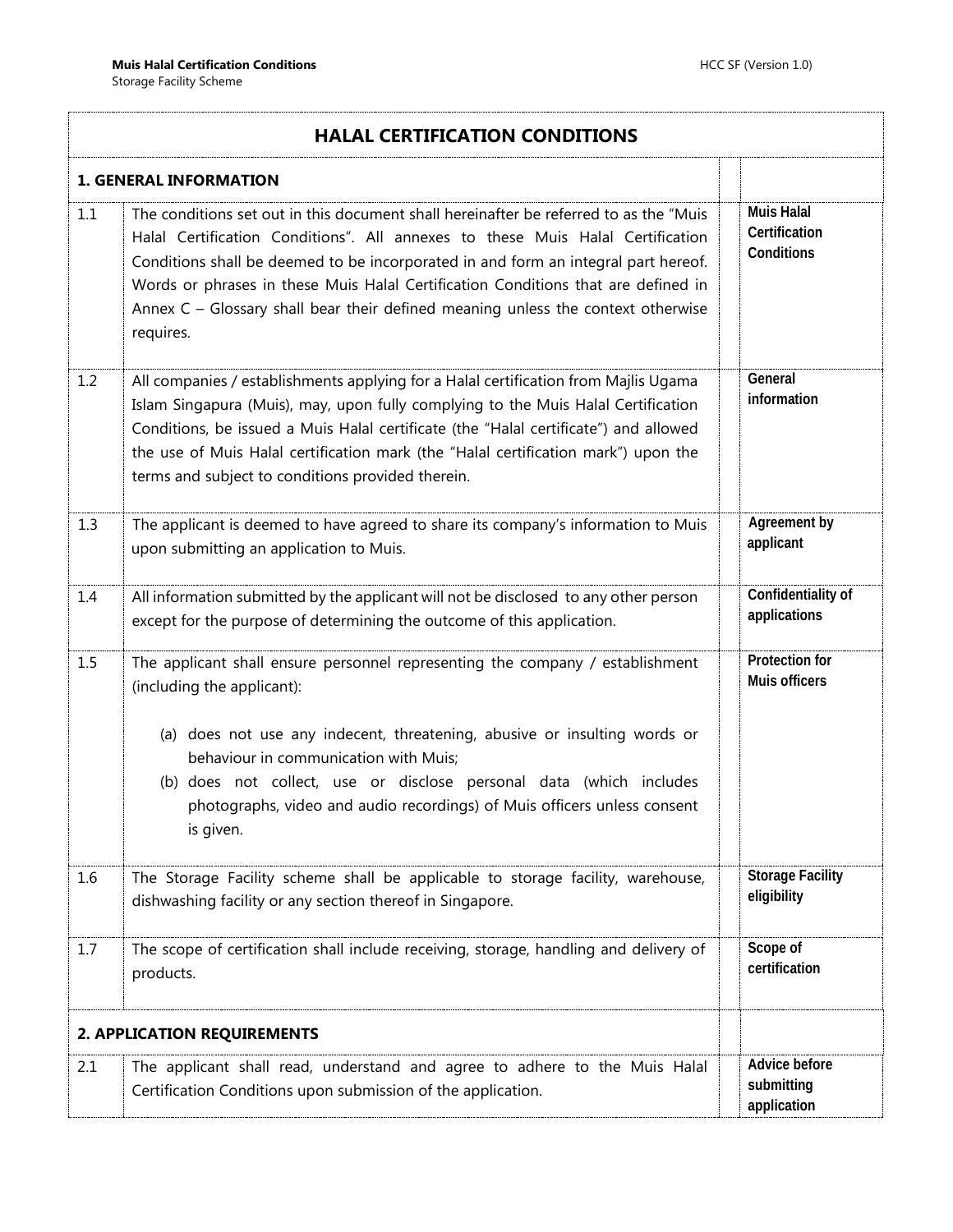| 2.2 | Any request for waiver of the Muis Halal Certification Conditions shall be submitted                                                                                | <b>Request for</b>                                             |
|-----|---------------------------------------------------------------------------------------------------------------------------------------------------------------------|----------------------------------------------------------------|
|     | in writing using the form provided by Muis or provision via online application system.                                                                              | waiver of<br>Conditions                                        |
| 2.3 | The applicant shall submit a New application if:                                                                                                                    | Submission of New<br>application                               |
|     | (a) Its current location has not been previously Halal-certified by Muis;                                                                                           |                                                                |
|     | (b) It has expanded storage operation in another location or section and intends                                                                                    |                                                                |
|     | to obtain Halal certification for that said section;                                                                                                                |                                                                |
|     | (c) There is a change in:                                                                                                                                           |                                                                |
|     | Ownership / unique entity number (UEN)<br>i.                                                                                                                        |                                                                |
|     | Scheme or sub-scheme<br>ii.                                                                                                                                         |                                                                |
|     | iii. Address of certified premises                                                                                                                                  |                                                                |
|     | (d) Its Halal certificate has expired, and renewal application was not submitted<br>when submission was due;                                                        |                                                                |
|     | (e) The renewal period for the existing Halal certificate has lapsed;                                                                                               |                                                                |
|     | Its previously submitted application was rejected;<br>(f)                                                                                                           |                                                                |
|     | Its Halal certificate had been revoked.<br>(a)                                                                                                                      |                                                                |
|     |                                                                                                                                                                     |                                                                |
| 2.4 | The applicant / certificate holder shall provide a declaration letter indicating the<br>companies to whom they provide Halal storage services.                      | Declaration of<br>companies who<br>they provide<br>services to |
| 2.5 | In addition to the Storage Facility scheme, the applicant shall also apply for:                                                                                     | <b>Application for</b><br>multiple schemes                     |
|     | (a) The Catering Establishment / Central Kitchen Facility scheme if it provides<br>catering or central kitchen service;                                             |                                                                |
|     | (b) Product / Whole Plant scheme if it provides prepacked food for retail sale to<br>businesses that are not self-managed or on e-commerce platforms.               |                                                                |
| 2.6 | The applicant may be advised to change the scheme and/or subject to additional<br>requirements as Muis deems fit. Where the applicant has applied for waiver of the | Additional<br>requirements if                                  |
|     | Muis Halal Certification Conditions, this may include additional imposed conditions                                                                                 | necessary                                                      |
|     | that will accompany the Muis Halal Certification Conditions waivers granted to<br>applicant (refer to Table A).                                                     |                                                                |
| 2.7 | The applicant shall take ownership and bear responsibility for its application at all                                                                               | Ownership and                                                  |
|     | times. The applicant shall communicate directly with Muis on all matters related to<br>Halal Certification.                                                         | responsibility                                                 |
|     |                                                                                                                                                                     |                                                                |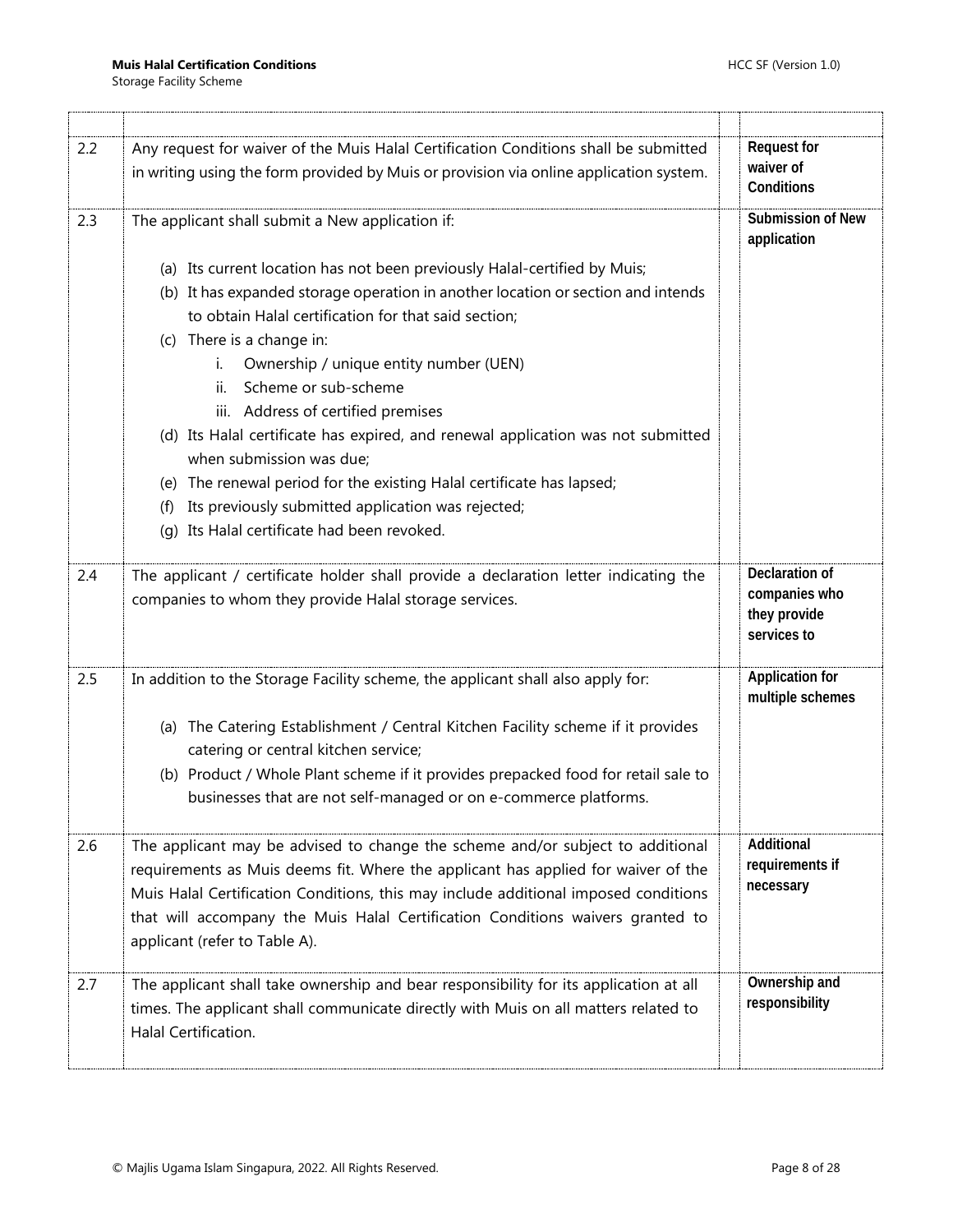<span id="page-8-0"></span>

|     | 3. GENERAL CERTIFICATION REQUIREMENTS                                                                                                                            |                                             |
|-----|------------------------------------------------------------------------------------------------------------------------------------------------------------------|---------------------------------------------|
| 3.1 | The applicant shall be adequately licensed by the competent food safety authority.                                                                               | License by food<br>safety authority         |
| 3.2 | The scope of certification for the premises shall be identified and maintained as<br>documented information (i.e. floor plan).                                   | Demarcation of<br>scope of<br>certification |
| 3.3 | The applicant shall ensure that there is no cross-mixing of Halal and non-Halal food<br>and ingredients.                                                         | No cross-mixing                             |
| 3.4 | The applicant shall only receive Halal food that have been declared to Muis and store<br>the Halal food on the racks or within the section(s) certified by Muis. | No undeclared<br>and/or non-Halal<br>items  |
|     | Declaration of ingredients shall be done during the application. Details of ingredients'<br>declaration shall include:                                           |                                             |
|     | For meat and meat-based (including poultry) items                                                                                                                |                                             |
|     | (a) item name, <b>brand</b> and/or description                                                                                                                   |                                             |
|     | (b) name of supplier (as reflected on invoice) + name of customer for storage<br>facility                                                                        |                                             |
|     | (c) name of Halal certification body                                                                                                                             |                                             |
|     | For all other items                                                                                                                                              |                                             |
|     | (a) item name and/or description                                                                                                                                 |                                             |
|     | (b) name of supplier (as reflected on invoice) + name of customer for storage<br>facility                                                                        |                                             |
|     | For dishwashing facilities ONLY                                                                                                                                  |                                             |
|     | (a) Name of Halal establishments engaging facility for dishwashing services                                                                                      |                                             |
|     | (b) Location of said Halal establishments                                                                                                                        |                                             |
| 3.5 | All products shall be placed in cartons that are labelled legibly in English with the<br>following information:                                                  | <b>Cartons labelling</b><br>information     |
|     | Description of the product;<br>1.                                                                                                                                |                                             |
|     | Brand name of the product;<br>2.                                                                                                                                 |                                             |
|     | Country of origin;<br>3.                                                                                                                                         |                                             |
|     | Batch number;<br>4.                                                                                                                                              |                                             |
|     | Date at which the product was manufactured or slaughter date;<br>5.                                                                                              |                                             |
|     | Name and address of manufacturer / slaughterhouse;<br>6.                                                                                                         |                                             |
|     | Name and designated number of processing establishment, slaughterhouse<br>7.<br>and/or packing establishment;                                                    |                                             |
|     | Halal certification mark, or its equivalent, bearing the name of the certifier<br>8.                                                                             |                                             |
|     | and country of the issuer of Halal certificate;                                                                                                                  |                                             |
|     | Date of expiry (if any).<br>9.                                                                                                                                   |                                             |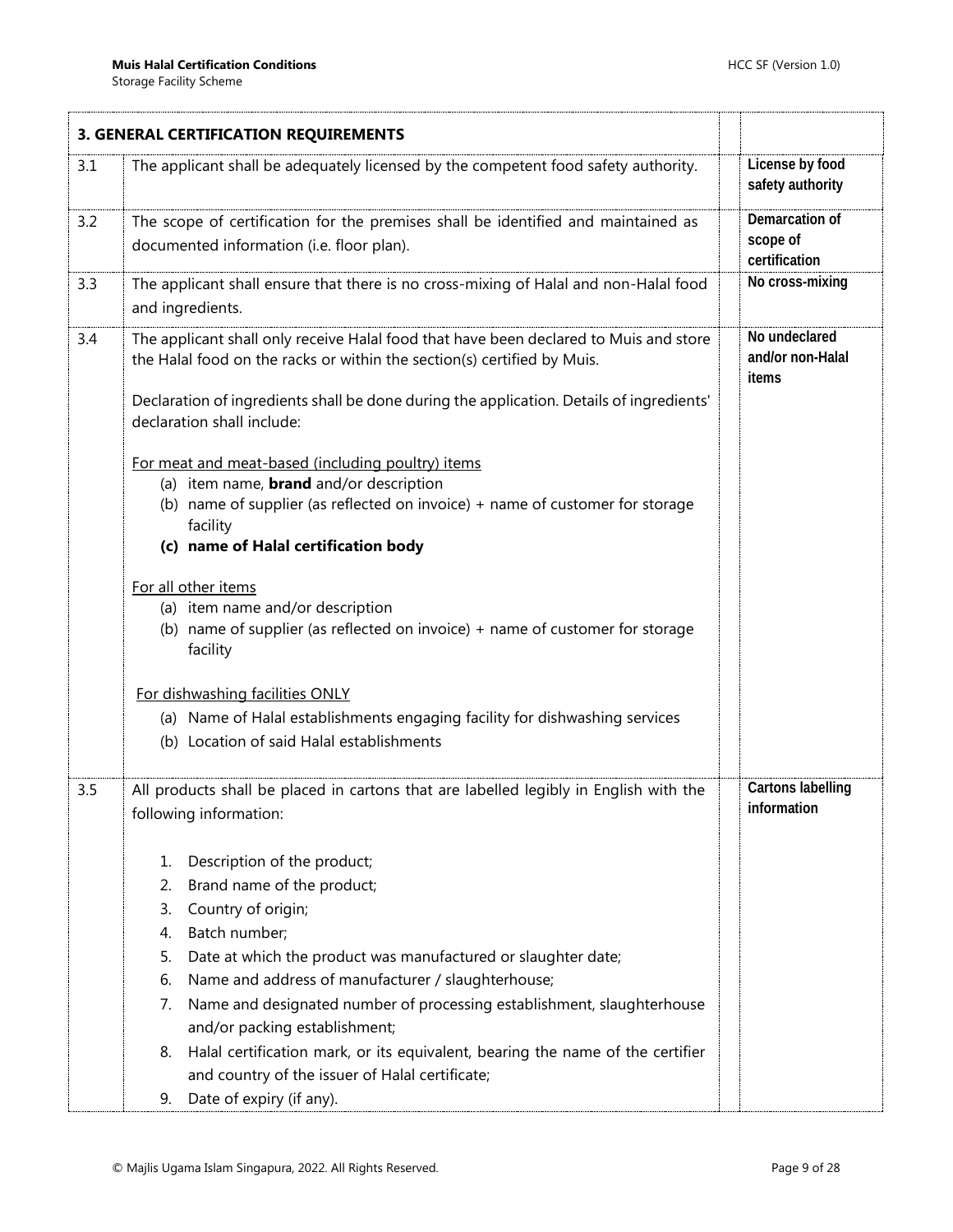|     | Muis may also consider alternative documents to determine the traceability of a Halal<br>certificate / documents to an ingredient / raw material.                                                                                                                                                                                                                                                                                                         |                                                                               |
|-----|-----------------------------------------------------------------------------------------------------------------------------------------------------------------------------------------------------------------------------------------------------------------------------------------------------------------------------------------------------------------------------------------------------------------------------------------------------------|-------------------------------------------------------------------------------|
| 3.6 | All ingredients and food items prior to purchase shall be substantiated with product<br>specifications or labels. In addition, ingredients and food items which are<br>categorised as Medium-Low, Medium-High or High Halal risk will require additional<br>documents for approval (refer to Annex A):                                                                                                                                                    | Need to be Halal<br>and substantiated<br>with relevant<br>documents           |
|     | (a) Medium-Low<br>Muis general questionnaire (if necessary)                                                                                                                                                                                                                                                                                                                                                                                               |                                                                               |
|     | (b) Medium-High<br>Muis general questionnaire;<br>Muis-recognised Halal certificate* or laboratory analysis report by an<br>accredited laboratory (if necessary)                                                                                                                                                                                                                                                                                          |                                                                               |
|     | $(c)$ High<br>Halal certificates* from Muis and/or Muis-recognised<br>Halal<br>certification bodies.                                                                                                                                                                                                                                                                                                                                                      |                                                                               |
| 3.7 | Halal certificates issued by Muis or Muis-recognised Halal certification bodies will no<br>longer be valid if the certified item is repacked outside of the premises it was originally<br>certified in.                                                                                                                                                                                                                                                   | Invalidation of<br>Halal certificate<br>upon repacking                        |
| 3.8 | A laboratory analysis report according to Muis' requirements may be required by<br>Muis to confirm that the products, raw materials, additives and/or processing aids<br>are Halal. This may be during the initial audit and/or periodic inspections and/or<br>renewal audit. The selection of the accredited laboratory and procedure for product<br>sampling shall be decided by Muis. The applicant shall bear all costs of the laboratory<br>testing. | Laboratory<br>analysis                                                        |
| 3.9 | The applicant shall establish a Halal team for its premises.<br>(a) The Halal team shall comprise the following roles*:<br>Halal Team Leader (of a supervisory level; need not be a Muslim)<br>i.<br>Halal Assurance Officer (Muslim)<br>ii.<br>Any other personnel that plays an integral role in ensuring the<br>iii.<br>conditions laid out by Muis for Halal certification is met                                                                     | <b>Singapore Muis</b><br><b>Halal Quality</b><br>Management<br>System (HalMQ) |
|     | (b) Each Halal Team member shall be officially appointed in the form of an<br>Appointment Letter. The Appointment Letter shall:<br>list the roles and responsibilities that are directly related with the<br>i.<br>specific work activities of appointed Halal Team member;<br>signed by the Management, as proof of appointment;<br>ii.<br>signed by the appointed Halal Team member, as proof of<br>iii.                                                |                                                                               |
|     | acceptance.                                                                                                                                                                                                                                                                                                                                                                                                                                               |                                                                               |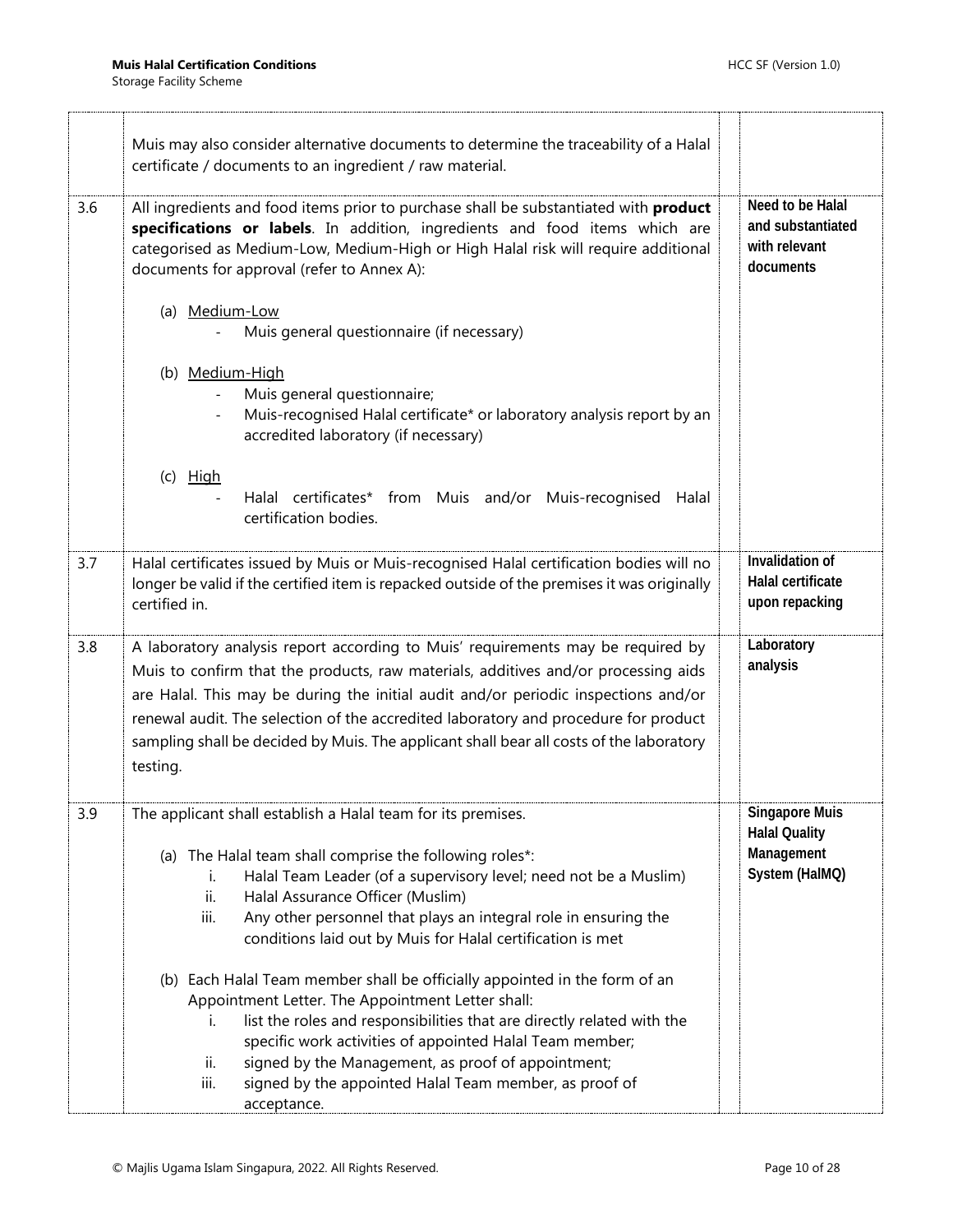$\ddot{\phantom{a}}$ 

H,

|      | *Note: Halal Team Leader shall not be concurrently appointed as Halal Assurance<br>Officer. Notwithstanding that, the roles listed in (a) i - iii above may overlap for a<br>particular Halal Team member.                                                                                                                                                                                                                                                                                                                                                                                                                                                                                                                                                                                                                                                                                                                                                                                                                                                                                                                                                                                                                                                                                                                                                                                                                                                                                         |                                                         |
|------|----------------------------------------------------------------------------------------------------------------------------------------------------------------------------------------------------------------------------------------------------------------------------------------------------------------------------------------------------------------------------------------------------------------------------------------------------------------------------------------------------------------------------------------------------------------------------------------------------------------------------------------------------------------------------------------------------------------------------------------------------------------------------------------------------------------------------------------------------------------------------------------------------------------------------------------------------------------------------------------------------------------------------------------------------------------------------------------------------------------------------------------------------------------------------------------------------------------------------------------------------------------------------------------------------------------------------------------------------------------------------------------------------------------------------------------------------------------------------------------------------|---------------------------------------------------------|
| 3.10 | The applicant shall ensure that at least the Halal Team Leader and Halal Assurance<br>Officer attend Halal training course(s) mandated by Muis and/or assessed to be<br>competent.                                                                                                                                                                                                                                                                                                                                                                                                                                                                                                                                                                                                                                                                                                                                                                                                                                                                                                                                                                                                                                                                                                                                                                                                                                                                                                                 | <b>Halal Team</b>                                       |
|      | *Note: Attending a Halal refresher course is highly encouraged to ensure continued<br>awareness on Halal concepts and requirements. However, personnel may be<br>required to attend a Halal refresher course and/or re-assess for competency if Muis<br>deems necessary.                                                                                                                                                                                                                                                                                                                                                                                                                                                                                                                                                                                                                                                                                                                                                                                                                                                                                                                                                                                                                                                                                                                                                                                                                           |                                                         |
| 3.11 | The Halal Team appointed for the premises shall:                                                                                                                                                                                                                                                                                                                                                                                                                                                                                                                                                                                                                                                                                                                                                                                                                                                                                                                                                                                                                                                                                                                                                                                                                                                                                                                                                                                                                                                   | Responsibilities of<br><b>Halal Team</b>                |
|      | (a) only accept ingredients and food products that satisfy Clause 3.6 along with<br>their invoices or delivery orders verified by the Halal Assurance Officer<br>(b) supervise and inspect regularly, in the form of internal audits, to ensure<br>operations done within the scope of certification is in accordance with all<br>conditions stated in this document;<br>(c) ensure employees are adequately trained (formally or informally) and<br>updated with matters relating to Halal;<br>(d) maintain the following documents and records:<br>Licence issued by relevant food authority<br>İ.<br>Floor plan<br>ii.<br>Appointment letters of current Halal Team members<br>iii.<br>iv. Proof of Halal competency<br>(e.g. certificate of attainment or competency)<br>Proof of attendance for current Muslim personnel<br>v.<br>vi. List of food items, and their supporting documents (applicable<br>except for dishwashing facilities)<br>vii. List of Halal establishments engaging facility for dishwashing<br>services (only applicable for dishwashing facilities)<br>viii. Past records of original invoices and delivery orders verified by<br><b>Halal Assurance Officer</b><br>ix. Internal audit records (as mentioned in (c))<br>Declaration of all its existing chain or franchise outlets (if any)<br>х.<br>Halal periodic inspection reports (if any)<br>Xİ.<br>xii. Any communications from Muis<br>(e) establish and implement the Singapore Muis Halal Quality Management |                                                         |
|      | System (HalMQ) plan (refer to Annex B).                                                                                                                                                                                                                                                                                                                                                                                                                                                                                                                                                                                                                                                                                                                                                                                                                                                                                                                                                                                                                                                                                                                                                                                                                                                                                                                                                                                                                                                            |                                                         |
| 3.12 | The applicant shall engage at least 2 competent permanent Muslim personnel, one<br>of whom shall be appointed as the "Halal Assurance Officer" with a supervisory role.                                                                                                                                                                                                                                                                                                                                                                                                                                                                                                                                                                                                                                                                                                                                                                                                                                                                                                                                                                                                                                                                                                                                                                                                                                                                                                                            | Muslim personnel /<br><b>Halal Assurance</b><br>Officer |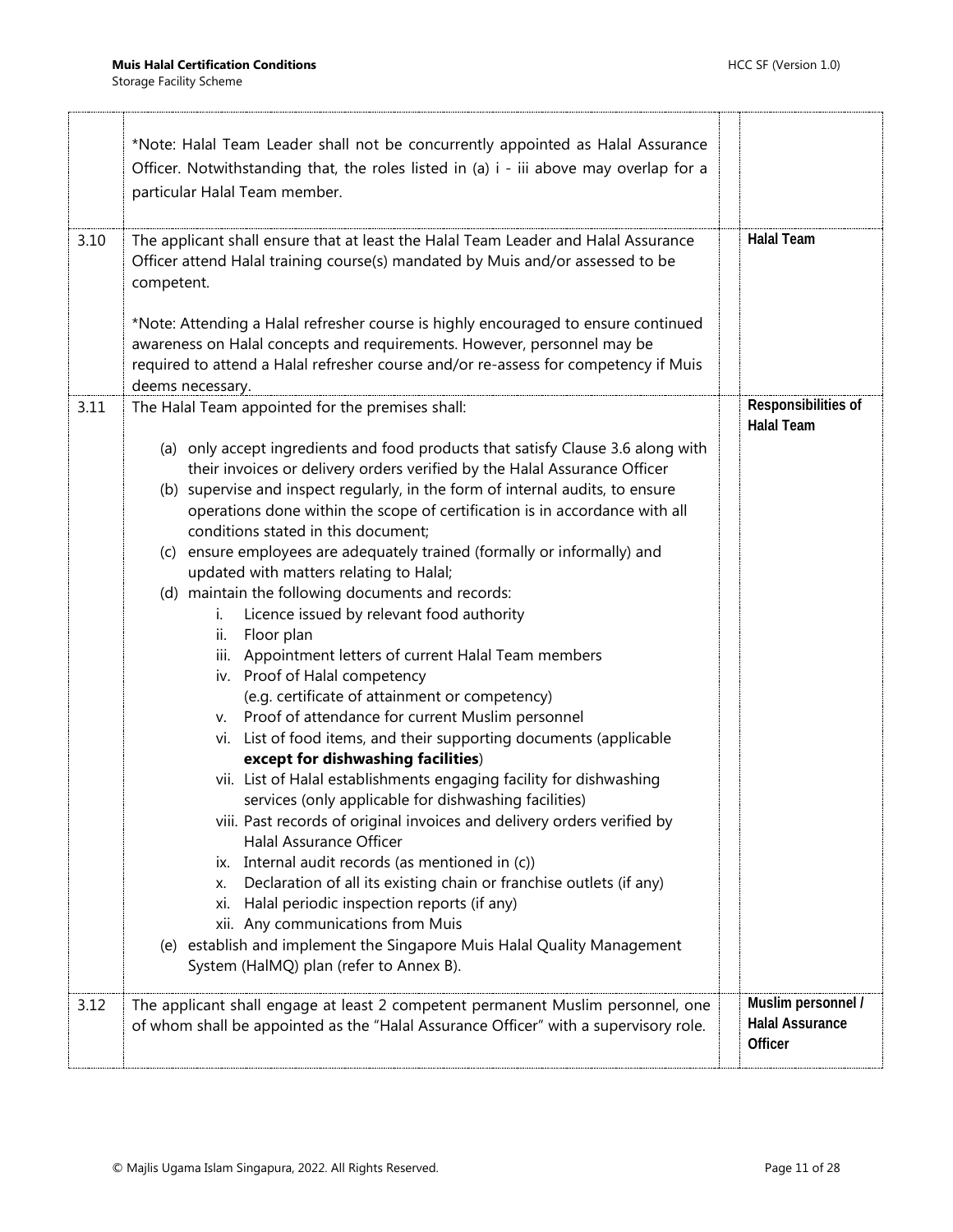<span id="page-11-1"></span><span id="page-11-0"></span>

| 3.13 | The Halal Assurance Officer shall:<br>(a) advise the food business on Halal food matters as well as cultural and<br>religious sensitivities relating to them;<br>(b) spearhead or assist in complying with the conditions stipulated in this<br>document<br>(c) endorse the original invoices and delivery orders mentioned in Clause<br>$3.10(d)$ (viii) with $-$<br>his / her signature<br>İ.<br>his / her name<br>ii.<br>date of verification<br>iii.                                                                                                                                                                   | Responsibilities of<br><b>Halal Assurance</b><br>Officer |
|------|----------------------------------------------------------------------------------------------------------------------------------------------------------------------------------------------------------------------------------------------------------------------------------------------------------------------------------------------------------------------------------------------------------------------------------------------------------------------------------------------------------------------------------------------------------------------------------------------------------------------------|----------------------------------------------------------|
|      | <b>4. SPECIAL CERTIFICATION REQUIREMENTS</b>                                                                                                                                                                                                                                                                                                                                                                                                                                                                                                                                                                               |                                                          |
| 4.1  | If the applicant provides storage facility services to other Halal certified<br>establishment(s), a management representative shall be appointed by the certified<br>establishment to be part of the Halal team of the storage facility operator.                                                                                                                                                                                                                                                                                                                                                                          | Halal team member<br>appointment                         |
|      | <b>5. APPLICATION PROCESSING</b>                                                                                                                                                                                                                                                                                                                                                                                                                                                                                                                                                                                           |                                                          |
| 5.1  | The processing of application shall commence:<br>Within 14 working days from the date of payment of the application fee for<br>1.<br>New (normal) application;<br>Within 7 working days from the date of payment of the application fee for<br>2.<br>New (express) application;<br>Within 14 working days from the date of application submission for Amend<br>3.<br>application.                                                                                                                                                                                                                                          | Duration of<br>application<br>processing                 |
| 5.2  | Upon successful transaction of stage 1 payment, the applicant shall -<br>(a) access the application portal regularly for information on application status<br>and Request For Action notices. Email notifications will be sent to the<br>applicant's email address indicated during application.<br>(b) be prepared for a site audit by Muis after applicant has commenced<br>operations. Repeat audits may be conducted, as and when necessary.<br>(c) not make any Halal-related claims or advertisements that indicates he is<br>applying, has applied or renewing for Halal certification for the related<br>premises. | Monitoring of<br>application                             |
| 5.3  | The applicant may be required to:<br>Conduct a presentation on the company's / establishment's corporate<br>1.<br>profile, including its holding company, subsidiaries, nature of business,<br>process flow chart, layout, composition of Halal Team, Halal system, etc.;                                                                                                                                                                                                                                                                                                                                                  | Requirement for<br>additional<br>information             |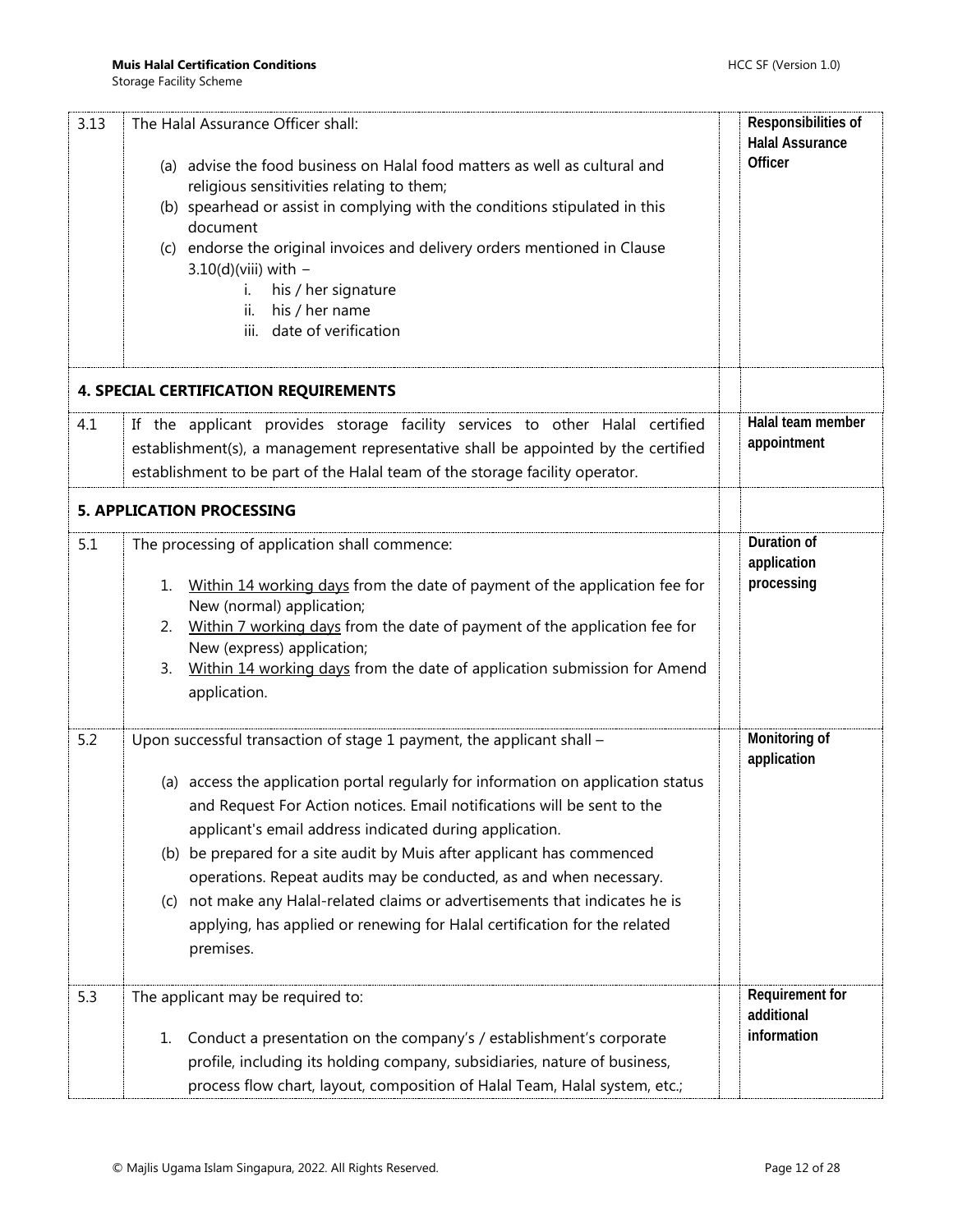<span id="page-12-0"></span>

|     | Submit relevant documentation for purpose of desktop audit, prior to the<br>2.<br>site audit.                                                                                                                                                                                                                                                                                                                                                                                                                                                                                                     |                                            |
|-----|---------------------------------------------------------------------------------------------------------------------------------------------------------------------------------------------------------------------------------------------------------------------------------------------------------------------------------------------------------------------------------------------------------------------------------------------------------------------------------------------------------------------------------------------------------------------------------------------------|--------------------------------------------|
| 5.4 | All members of the Halal Team shall be present during the site audit and ensure that<br>all documentations required for the purpose of Halal certification are made available.                                                                                                                                                                                                                                                                                                                                                                                                                    | <b>Presence of Halal</b><br>Team members   |
| 5.5 | Muis shall, at its discretion, decide on the certification duration, type of scheme and<br>other conditions for approval of the application.                                                                                                                                                                                                                                                                                                                                                                                                                                                      | <b>Discretion by Muis</b>                  |
| 5.6 | If there is additional payment required upon approval of application, payment<br>shall be made within 30 working days from the date of payment advice. After<br>payment has been received, the Halal certificate will be couriered out to the<br>mailing address indicated in the application form. Failing such payment, the<br>Halal certificate shall be automatically cancelled without further notice to the<br>applicant.                                                                                                                                                                   | Certificate issuance                       |
| 5.7 | Payments shall be made through the application portal or any other mode of<br>payment made available or agreeable by Muis, prior to courier of the certificate.<br>All payments made for the purpose of Halal certification is NON-REFUNDABLE.                                                                                                                                                                                                                                                                                                                                                    | Payment prior to<br>courier of certificate |
| 5.8 | The application may be rejected under these circumstances:<br>(a) Application made via other means apart from the prevailing application<br>portal;<br>(b) Incomplete or inaccurate submission;<br>(c) Failure to respond to the application's Request for Action within stipulated<br>deadline;<br>(d) Non-compliance to the Muis Halal Certification Conditions;<br>(e) Pending outcome of investigation for suspected breach of the Law or<br>Muis Halal Certification Conditions in relation to an earlier Halal certificate<br>issued;<br>No fee paid within the stipulated deadline.<br>(f) | Application<br>rejection                   |
|     | <b>6. POST CERTIFICATION</b>                                                                                                                                                                                                                                                                                                                                                                                                                                                                                                                                                                      |                                            |
| 6.1 | Muis shall conduct unannounced periodic inspections as and when necessary<br>following the award of the Halal certificate, within the certificate validity period. Easy<br>access to certified premises shall be granted to Muis officers for the purpose of<br>conducting inspections.                                                                                                                                                                                                                                                                                                           | Unannounced<br>checks                      |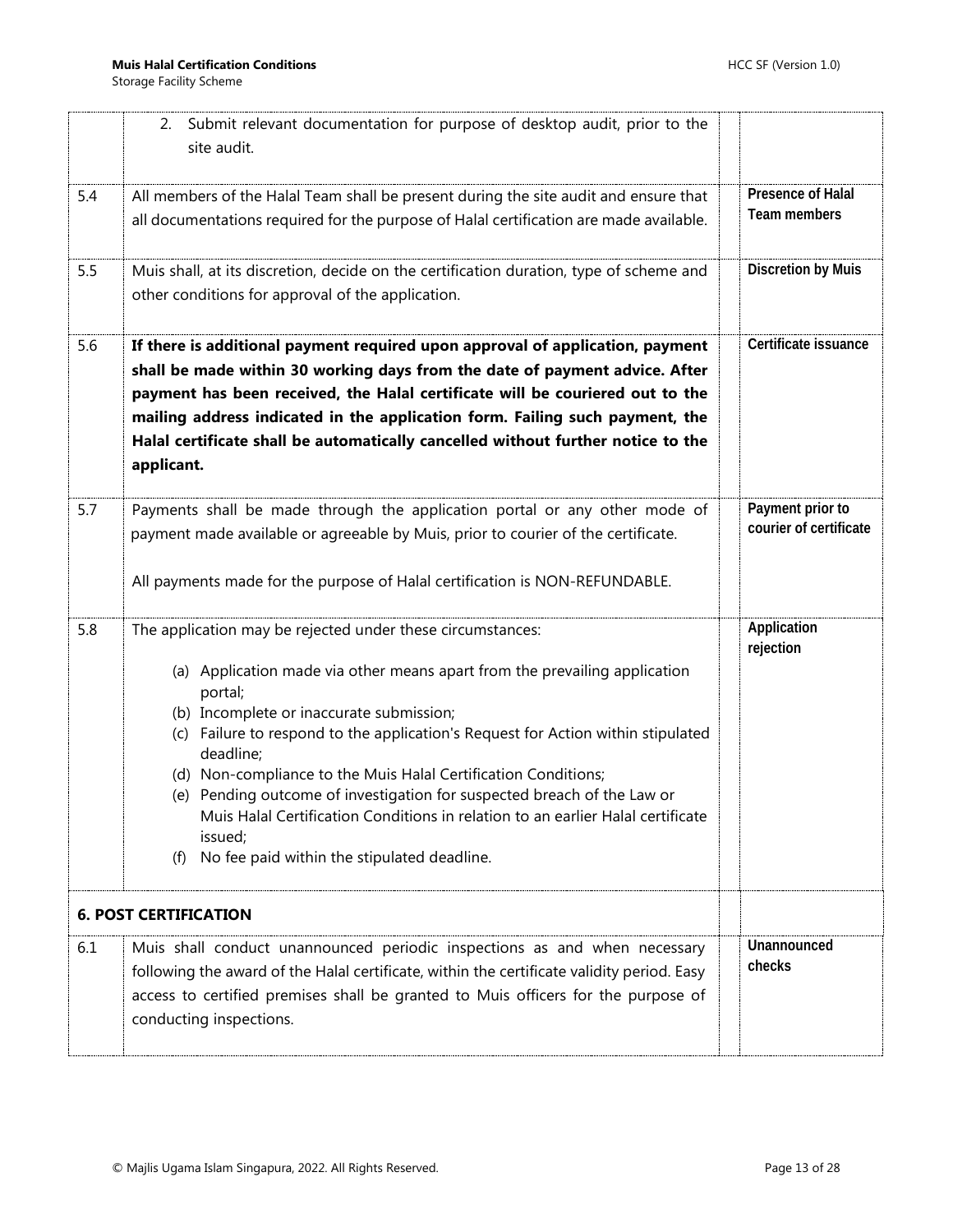| 6.2 | In the event that non-compliance is found during the periodic inspection and/or             | Rectification of         |
|-----|---------------------------------------------------------------------------------------------|--------------------------|
|     | during the certification audit of renewal application, the certificate holder shall ensure  | non-compliances          |
|     | immediate rectification measures are carried out, put in place preventive actions to        |                          |
|     | ensure non-recurrence of the non-compliance or any other required actions within            |                          |
|     |                                                                                             |                          |
|     | the deadline as stipulated under the Periodic Inspection Report (PIRe) issued.              |                          |
|     |                                                                                             |                          |
| 6.3 | Any notice required to be given by either Muis or the certificate holder, in relation to    | <b>Service of Notice</b> |
|     | a breach of the Muis Halal Certification Conditions or offence under the Law, shall be      |                          |
|     | written and sent by electronic mail (effective upon receipt); inland post (effective 2      |                          |
|     | working days after posting or may be delivered personally (effective upon receipt) to       |                          |
|     | the other party at the addresses set out below:                                             |                          |
|     |                                                                                             |                          |
|     | If to the certificate holder $-$ the email address and postal address<br>1.                 |                          |
|     | submitted by the certificate holder in the most recent application;                         |                          |
|     | 2.<br>If to Muis - Halal Certification Strategic Unit, 23 Mayo Street, Singapore            |                          |
|     |                                                                                             |                          |
|     | 208323.                                                                                     |                          |
|     |                                                                                             |                          |
|     | In proving the delivery of any letter, it shall be sufficient to prove that such letter was |                          |
|     | properly addressed, stamped and placed in the post or delivered or left at the address      |                          |
|     | indicated if delivered by hand.                                                             |                          |
|     |                                                                                             |                          |
| 6.4 | The applicant shall submit an Amend application if there is any of the following            | <b>Updated</b>           |
|     | changes to the application submitted earlier:                                               | application details      |
|     |                                                                                             | at all times             |
|     | (a) Contact information                                                                     |                          |
|     | (b) Changes to personnel                                                                    |                          |
|     | Changes in particulars of personnel<br>(c)                                                  |                          |
|     | (d) Details of medium- and high-risk ingredients (refer to Annex A)                         |                          |
|     | (e) Details of suppliers                                                                    |                          |
|     | Details of Halal establishments engaging dishwashing services (only<br>(f)                  |                          |
|     | applicable for dishwashing facilities)                                                      |                          |
|     | (g) Size and/or layout of premises                                                          |                          |
|     | Failure to declare the changes may affect the certification status of the related           |                          |
|     | premises.                                                                                   |                          |
|     |                                                                                             |                          |
| 6.5 | Halal Certificate is not transferable.                                                      | Change of address        |
|     |                                                                                             |                          |
|     | In the event the Halal certificate holder moves the business location:                      |                          |
|     |                                                                                             |                          |
|     | 1. The existing Halal certificate is automatically cancelled / invalid. No                  |                          |
|     | Halal-related claims shall be made for this new location prior to                           |                          |
|     | obtaining a Halal certificate;                                                              |                          |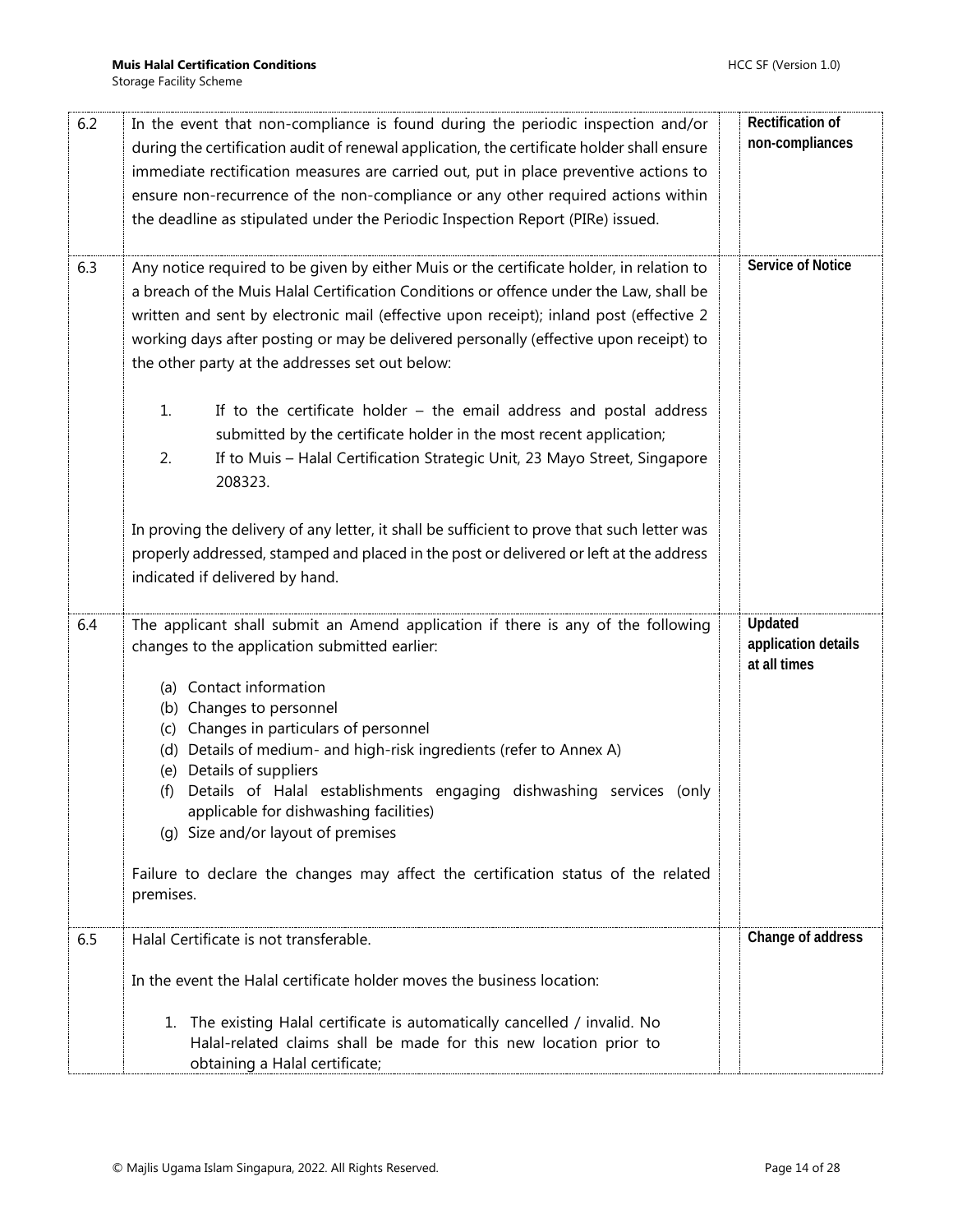<span id="page-14-0"></span>

|      | 2. For chain or franchise outlets, the certificate holder shall submit a new<br>application within 14 working days from the opening date of a new<br>outlet or from the date of relocation;<br>3. For non-chain outlets or outlets that do not bear the same business<br>name as their other Halal-certified outlets, related entities or<br>businesses, the certificate holder may submit a new application<br>should it wish to obtain certification for the premises in the new<br>location. |                                                          |
|------|-------------------------------------------------------------------------------------------------------------------------------------------------------------------------------------------------------------------------------------------------------------------------------------------------------------------------------------------------------------------------------------------------------------------------------------------------------------------------------------------------|----------------------------------------------------------|
| 6.6  | No other operator or company shall be allowed usage of the certificate holder's<br>premises without the prior written approval of Muis which approval may be refused<br>absolutely or given on such terms Muis may at its discretion deems fit.                                                                                                                                                                                                                                                 | Usage of premises<br>by external parties                 |
| 6.7  | In the event of public feedback, whether by way of a complaint or otherwise, the<br>certificate holder shall account to Muis and provide a written explanation within 3<br>working days of Muis' written request.                                                                                                                                                                                                                                                                               | <b>Explanation on</b><br>public feedback                 |
| 6.8  | Muis may collect relevant samples, photographs or other materials for the purpose<br>of checks and verification.                                                                                                                                                                                                                                                                                                                                                                                | Evidence collection                                      |
| 6.9  | Renewal applications will be auto-submitted 120 days prior to expiry of the Halal<br>certificate. Certificate holders shall:                                                                                                                                                                                                                                                                                                                                                                    | Automated<br>submission of<br>renewal application        |
|      | (a) access the application portal regularly for information on application status<br>and Request For Action notices. Email notifications will be sent to the<br>applicant's email address indicated during application.<br>(b) be prepared for a site audit by Muis after applicant has commenced<br>operations. Repeat audits may be conducted, as and when necessary.<br>be informed that no amend applications can be submitted once renewal<br>(C)<br>application has been auto-submitted.  |                                                          |
| 6.10 | Automated email reminders may be sent to the applicant's email address indicated<br>during application subject to the systems functionality. However, Muis does not<br>undertake any responsibility of ensuring that the automated email reminders reach<br>and/or are communicated to the intended recipient.                                                                                                                                                                                  | Automated<br>reminders to<br>registered email<br>address |
|      | 7. PUBLICITY                                                                                                                                                                                                                                                                                                                                                                                                                                                                                    |                                                          |
| 7.1  | Any form of advertising, signboard and corporate collaterals (business cards,<br>invoices, etc.) shall -                                                                                                                                                                                                                                                                                                                                                                                        | Publicity                                                |
|      | (a) not mislead on the Halal status of the establishment and products stored;                                                                                                                                                                                                                                                                                                                                                                                                                   |                                                          |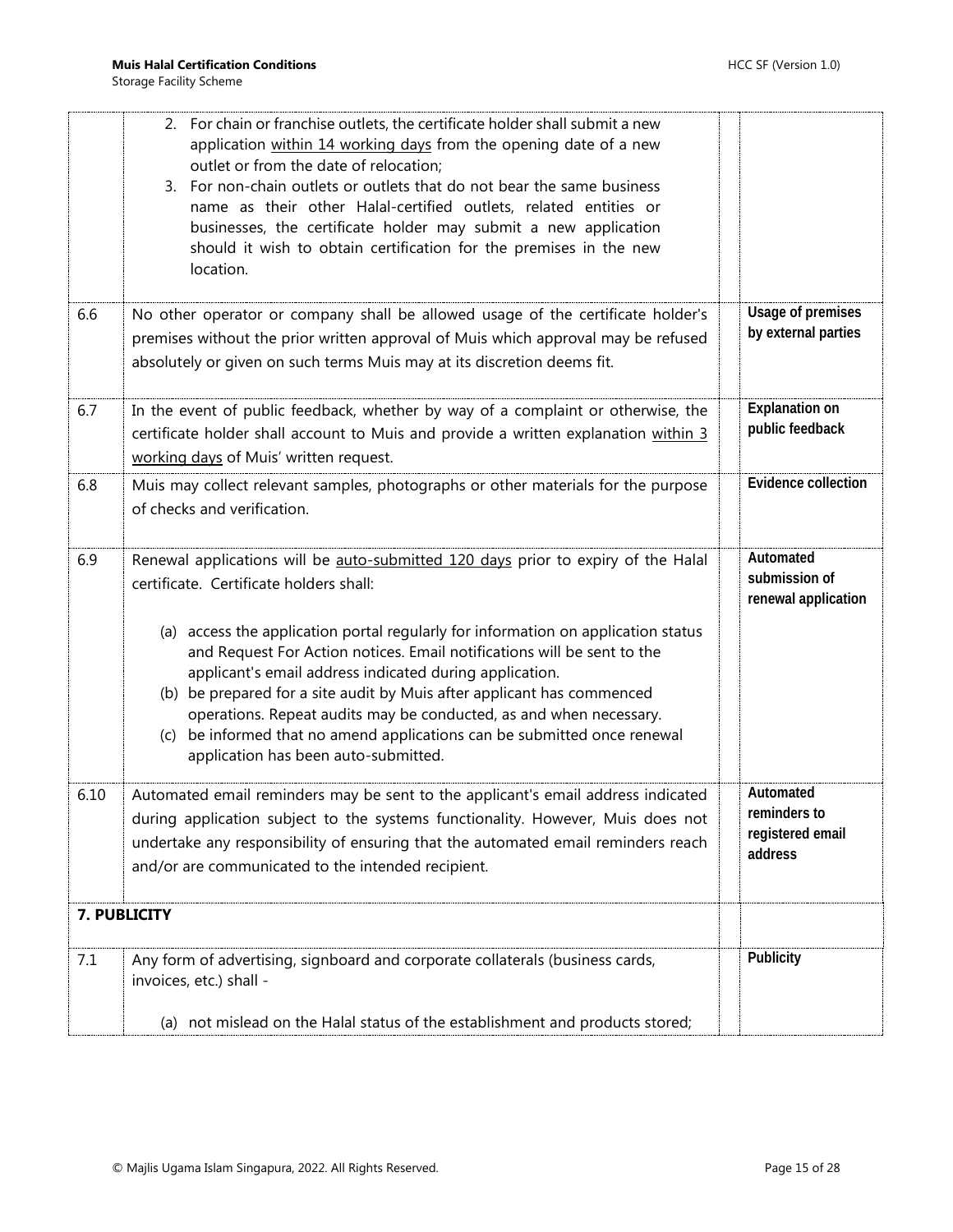<span id="page-15-0"></span>

|     | (b) not make claims that premises beyond the scope of certification are Halal-<br>certified.                                                                                                                                                                                                                         |                                          |
|-----|----------------------------------------------------------------------------------------------------------------------------------------------------------------------------------------------------------------------------------------------------------------------------------------------------------------------|------------------------------------------|
|     | Note:<br>For example, company / establishment that applies for Halal certification shall<br>not:                                                                                                                                                                                                                     |                                          |
|     | Claim that the company is Halal-certified if the Halal certificate is only<br>1.<br>issued to a section of the premises;                                                                                                                                                                                             |                                          |
|     | Claim that the products it stores are Halal-certified as the scope of<br>2.<br>certification covers only the storage, not manufacturing and /or repacking,<br>of products;                                                                                                                                           |                                          |
|     | Display a Halal certification mark on the delivery vans if the Halal<br>3.<br>certificate is only issued to a section of the premises;                                                                                                                                                                               |                                          |
|     | Display a Halal certification mark on the invoices, delivery orders, website,<br>4.<br>etc., if the Halal certificate is only issued to a section of the premises.                                                                                                                                                   |                                          |
| 7.2 | Muis shall, at its discretion, publish a certification status listing of all certificate<br>holders as it deems fit with such details as it deems fit.                                                                                                                                                               | Status listing of<br>certificate holders |
|     | 8. MUIS HALAL CERTIFICATE / CERTIFICATION MARK                                                                                                                                                                                                                                                                       |                                          |
| 8.1 | The Halal certificate shall be issued upon approval of the application, full payment<br>of fees and any outstanding dues as advised by Muis.                                                                                                                                                                         | <b>Issuance of</b><br>certificate        |
| 8.2 | The original Halal certificate issued -                                                                                                                                                                                                                                                                              | Validity of<br>certificate               |
|     | (a) is valid for the period stipulated on the certificate;<br>(b) shall NOT be displayed outside the certified premises;<br>(c) shall NOT be displayed beyond its expiry date;<br>(d) shall NOT have copies made and advertised in any form that is misleading<br>(online and offline).                              |                                          |
| 8.3 | The Halal certificate, Halal certification mark and/or any part of it is the property of<br>Muis. The certificate holder shall -                                                                                                                                                                                     | Certificate is the<br>property of Muis   |
|     | (a) be held responsible for the certificate issued to him or her;<br>(b) ensure the certificate and certificate mark are not misused in any manner;<br>(c) shall return the certificate to Muis<br>Upon closure of certified premises before expiry date of<br>i.<br>certificate;<br>Immediately upon demand.<br>ii. |                                          |
| 8.4 | The certificate holder shall immediately lodge a police report for any loss of the Halal<br>certificate and forward a copy to Muis via info@muis.gov.sg.                                                                                                                                                             | Loss of certificate                      |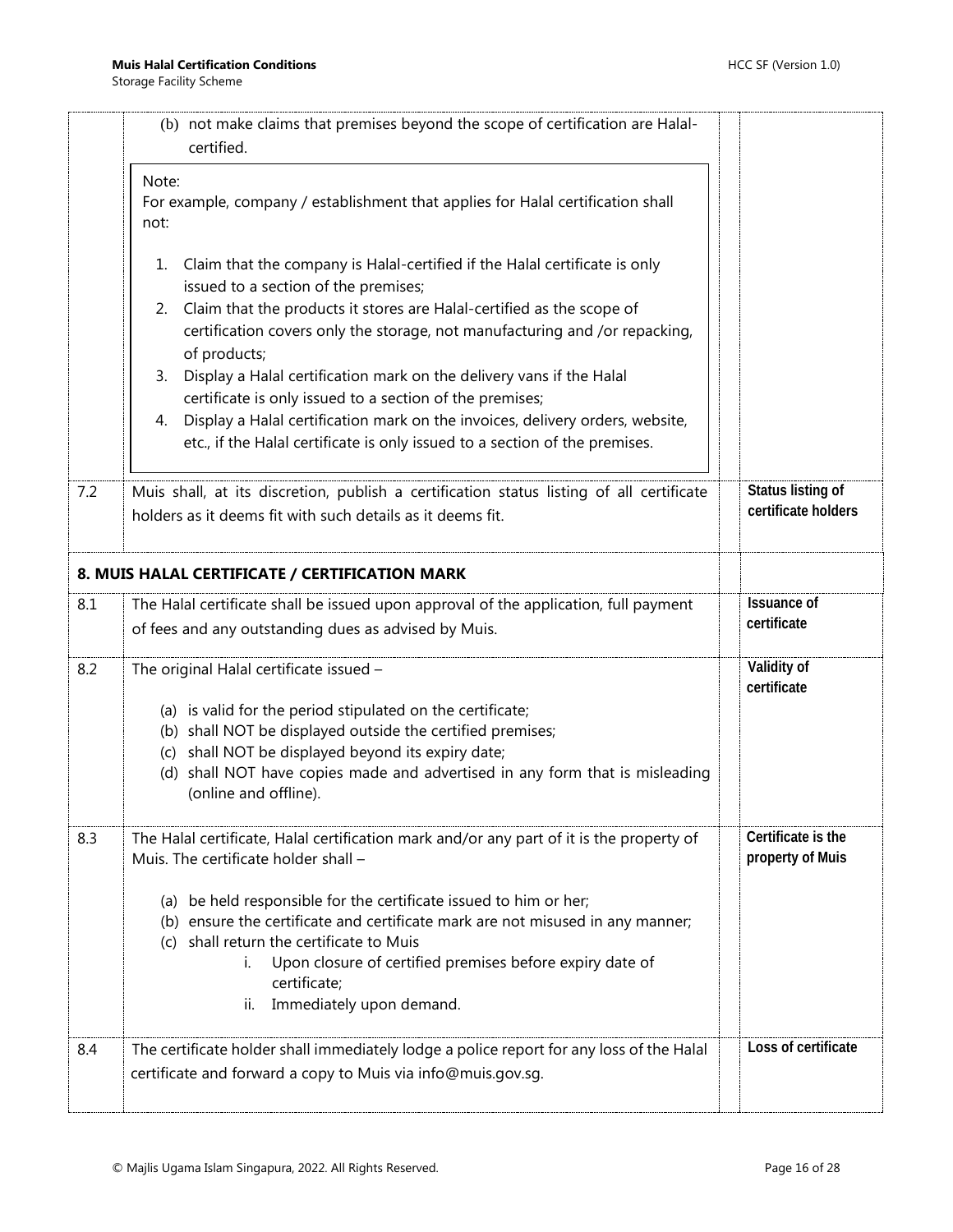| 8.5 | The Halal certification mark and/or any part of it is the property of Muis, the<br>certificate holder shall ensure that all parties interested to use and reproduce the<br>Halal certification mark and/or any part thereof in any kind or form shall obtain<br>written prior approval from Muis before using or reproducing the same, which appeal<br>may be rejected absolutely or given on such terms as Muis deems fit.                                                                                                                                                                                                                                                                                                                                                                                                                                                                                                                                                                                                                                                                                                                                                                                                                                                                        | Approval before<br>using or<br>reproducing<br>certificate / mark             |
|-----|----------------------------------------------------------------------------------------------------------------------------------------------------------------------------------------------------------------------------------------------------------------------------------------------------------------------------------------------------------------------------------------------------------------------------------------------------------------------------------------------------------------------------------------------------------------------------------------------------------------------------------------------------------------------------------------------------------------------------------------------------------------------------------------------------------------------------------------------------------------------------------------------------------------------------------------------------------------------------------------------------------------------------------------------------------------------------------------------------------------------------------------------------------------------------------------------------------------------------------------------------------------------------------------------------|------------------------------------------------------------------------------|
| 8.6 | The certificate holder shall adhere to the specification of the Halal certification mark<br>stipulated in Annex D.                                                                                                                                                                                                                                                                                                                                                                                                                                                                                                                                                                                                                                                                                                                                                                                                                                                                                                                                                                                                                                                                                                                                                                                 | Adherence to<br>specifications of<br>mark                                    |
| 8.7 | Muis reserves the right to suspend or revoke the Halal certificate with immediate<br>effect upon written notice to the certificate holder, in the event that the certificate<br>holder is found to:<br>(a) have breached any of the Muis Halal Certification Conditions;<br>(b) have made or caused to make any false or fraudulent declaration,<br>certification or representation, either in writing or otherwise;<br>(c) have its operating licence issued by the relevant food authority suspended;<br>(d) have ceased to carry on its business or threatens to do so;<br>(e) have appointed over all or any part of the assets or undertake a receiver,<br>judicial manager or similar officer;<br>have filed or be the subject of a petition for judicial management;<br>(f)<br>have ceased to do business in the normal course for a continuous period of<br>(q)<br>more than 30 days;<br>(h) Have made any arrangement for the benefit of its creditors;<br>Have gone into liquidation or bankruptcy, save for the purposes of a<br>(i)<br>genuine amalgamation or reconstruction; and/or<br>Have been convicted of any offence of such a nature that, in the opinion of<br>(i)<br>Muis, is undesirable that the Halal certificate holder should continue to hold<br>the Halal certificate | Suspension /<br>revocation of<br>certificate                                 |
| 8.8 | Upon expiry, suspension or revocation of the Halal certificate, the certificate holder<br>shall immediately:<br>(a) cease the display of the Halal certificate;<br>(b) cease all further use of the Halal certification mark;<br>(c) cease all publications, circulation of material and advertisements bearing<br>the Halal certification mark;<br>(d) cease all Halal-related claims in relation to the affected premises;<br>(e) inform parties using or reproducing the Halal certification mark in relation<br>to the affected establishment to cease usage and reproduction of the mark.                                                                                                                                                                                                                                                                                                                                                                                                                                                                                                                                                                                                                                                                                                     | Cessation of use of<br>certificate / mark<br>upon suspension /<br>revocation |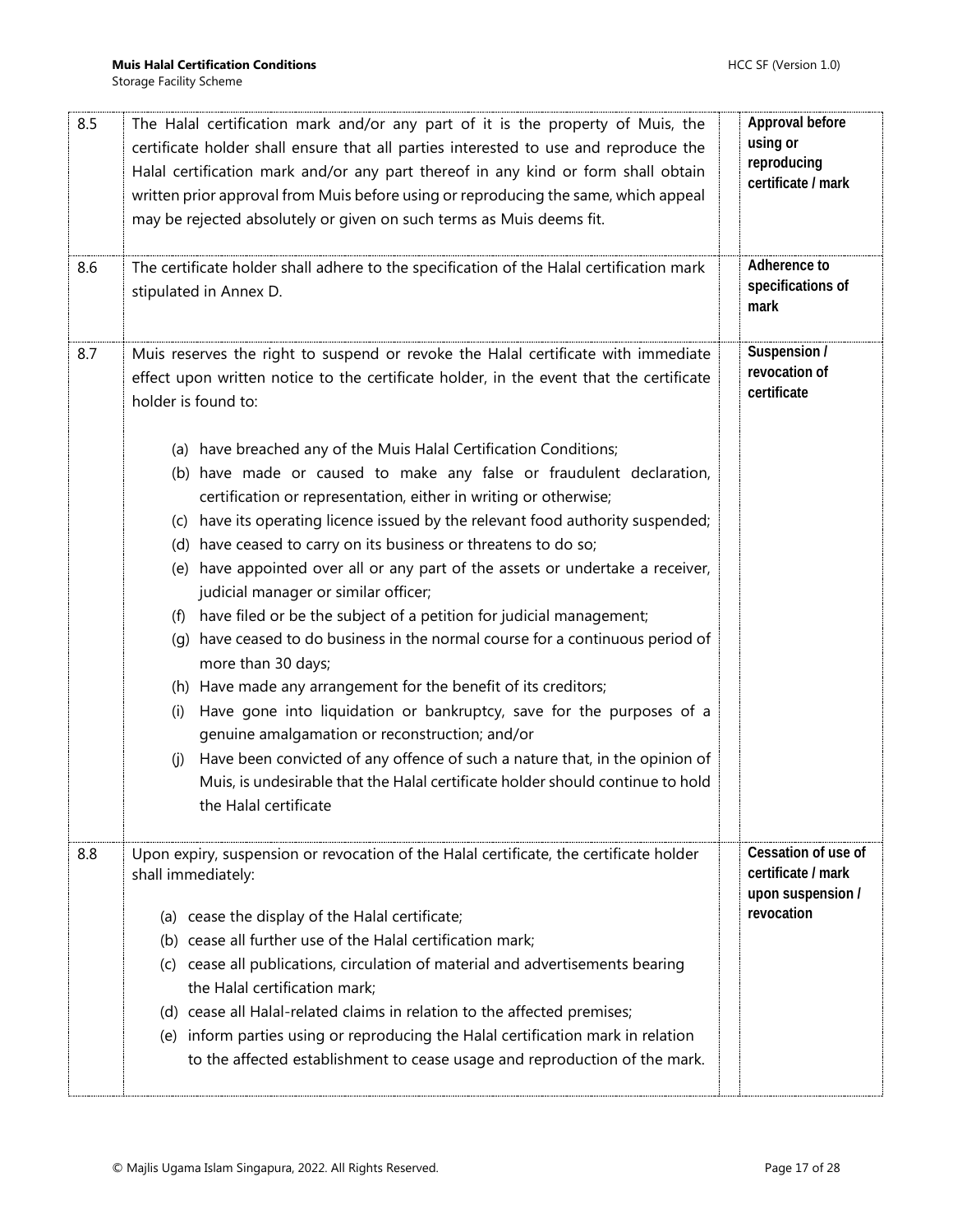<span id="page-17-0"></span>

|     | Further or in the alternative, should Muis' investigation into the breach of the Muis<br>Halal Certification Conditions be on-going and/or until the certificate holder has<br>made suitable recompense for the breach to the satisfaction of Muis, the certificate<br>holder shall not make changes to the existing Halal certificate by submitting a change<br>or renewal application and / or apply for a new Halal certificate.<br>The applicant shall pass a one-time reinstatement audit if the suspension period ends<br>before the certificate's expiry. Applicant shall set the audit date with Muis at least 2<br>weeks prior to the end of suspension. Failing the re-instatement audit, Muis may<br>extend the suspension till the certificate's expiry. |                                                                   |
|-----|----------------------------------------------------------------------------------------------------------------------------------------------------------------------------------------------------------------------------------------------------------------------------------------------------------------------------------------------------------------------------------------------------------------------------------------------------------------------------------------------------------------------------------------------------------------------------------------------------------------------------------------------------------------------------------------------------------------------------------------------------------------------|-------------------------------------------------------------------|
|     |                                                                                                                                                                                                                                                                                                                                                                                                                                                                                                                                                                                                                                                                                                                                                                      |                                                                   |
|     | <b>9. OTHER CONDITIONS</b>                                                                                                                                                                                                                                                                                                                                                                                                                                                                                                                                                                                                                                                                                                                                           |                                                                   |
| 9.1 | The applicant / certificate holder shall at all times keep Muis fully indemnified against<br>all claims, damages, expenses or costs (including those asserted by third parties)<br>arising directly or indirectly from any breach by the certificate holder and/or<br>applicant of any provision of the Muis Halal Certification Conditions or the Halal<br>certificate or otherwise arising from or in connection with the unlawful use of the<br>Halal certificate or Halal certification mark or other activities associated therewith by<br>the Halal certificate holder or applicant.                                                                                                                                                                           | Muis to be fully<br>indemnified                                   |
| 9.2 | The applicant / certificate holder shall accept Muis' decisions on all Halal related<br>matters as binding. Muis' records of all matters relating to the certificate and<br>application shall be binding on the Halal certificate holder or applicant.                                                                                                                                                                                                                                                                                                                                                                                                                                                                                                               | Muis' decisions are<br>binding                                    |
| 9.3 | No exercise or failure to exercise or delay in exercising any right power or remedy<br>vested in Muis under or pursuant to the Muis Halal Certification Conditions shall<br>constitute a waiver by Muis of that or any other right power or remedy. The failure<br>of Muis to insist upon or enforce strict performance by the certificate holder or<br>applicant of any provision of the Muis Halal Certification Conditions or to exercise<br>any right under the Muis Halal Certification Conditions shall not be construed as a<br>waiver or relinquishment to any extent of Muis' right to assert or rely upon any such<br>provision or right in that or any other instance; rather, the same shall be and remain<br>in full force and effect.                  | Non-exercise of<br>power shall not be<br>construed as<br>waiver   |
| 9.4 | The applicant / certificate holder shall provide consent to forensic audit(s) of all its<br>business records in the event of any breaches of the terms thereof.                                                                                                                                                                                                                                                                                                                                                                                                                                                                                                                                                                                                      | Consent to forensic<br>audit                                      |
| 9.5 | Muis may at any time, upon written notice to the applicant / certificate holder, vary,<br>remove or add to any one or more of the Muis Halal Certification Conditions. Such<br>change shall take effect from the date stated in the notice, unless otherwise specified<br>in the notice.                                                                                                                                                                                                                                                                                                                                                                                                                                                                             | Amendments to<br><b>Muis Halal</b><br>Certification<br>Conditions |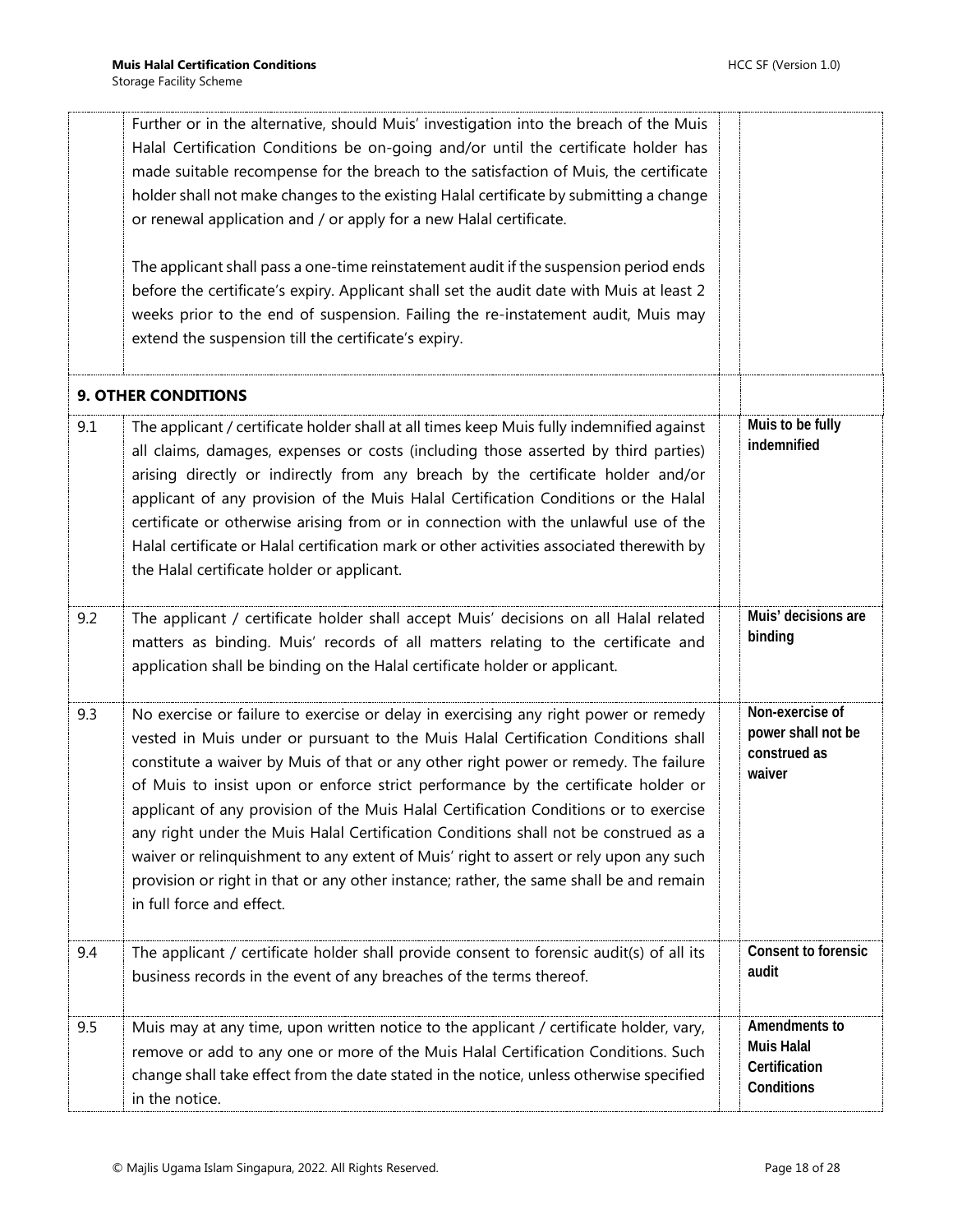| 9.6 | Muis may review all applications and or approvals for Halal certificates as it deems<br>necessary.                                      | Review of<br>applications        |
|-----|-----------------------------------------------------------------------------------------------------------------------------------------|----------------------------------|
| 9.7 | Muis reserves the right to not proceed with the processing of an application, if the<br>nature of that application is deemed sensitive. | Applications<br>deemed sensitive |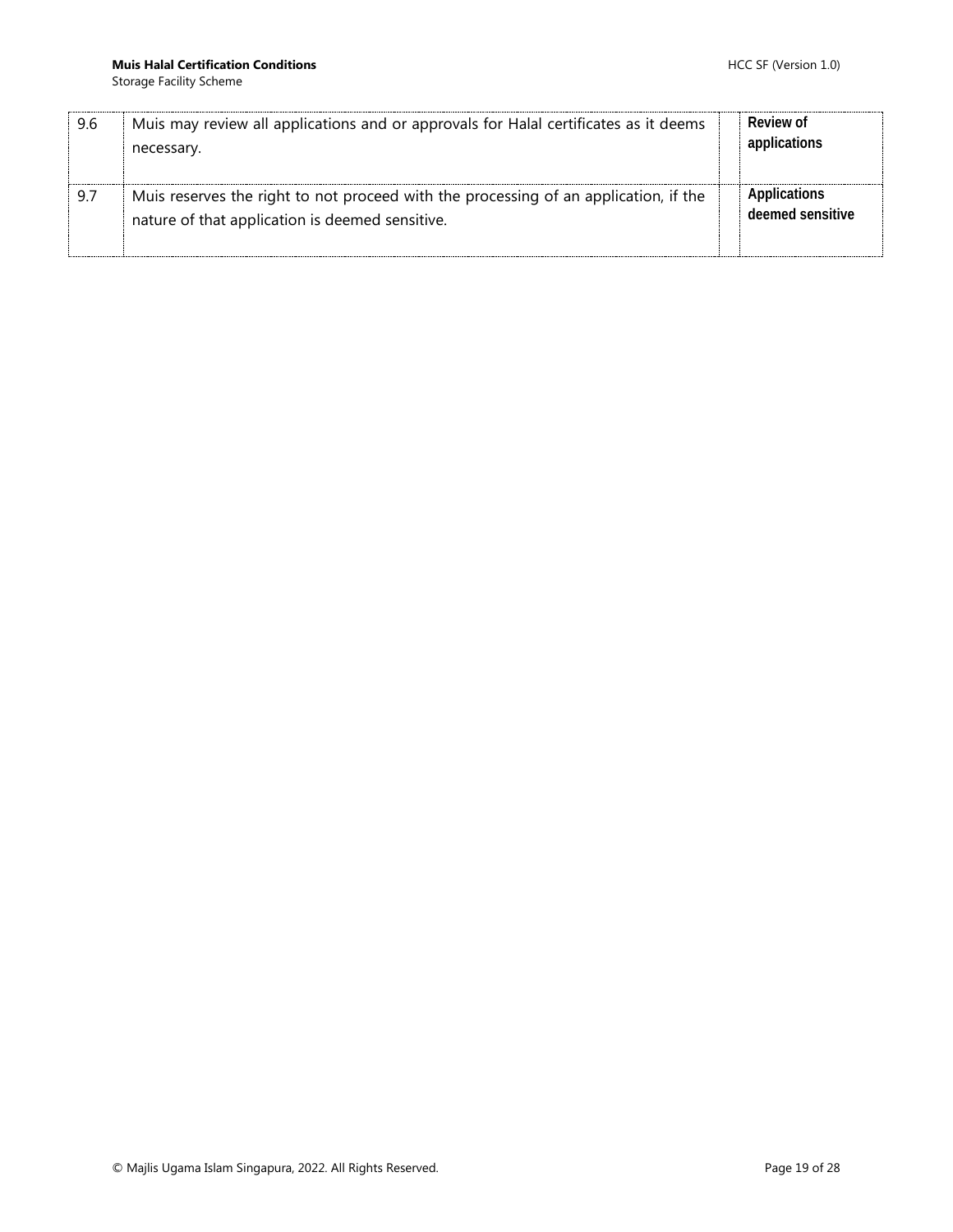## **ANNEX A – TYPES OF INGREDIENTS**

### <span id="page-19-0"></span>**Pursuant to Clause 3.6, all ingredients and food products prior to purchase shall be substantiated with product specifications or labels.**

| <b>TYPES OF</b><br><b>HALAL-RISK</b>                   | LOW                                                                                                                                        | <b>MEDIUM-LOW</b>                                                                                                                                                              | <b>MEDIUM-HIGH</b>                                                                                                                                                                                                                                                                  | <b>HIGH</b>                                                                                                                                                                                 |
|--------------------------------------------------------|--------------------------------------------------------------------------------------------------------------------------------------------|--------------------------------------------------------------------------------------------------------------------------------------------------------------------------------|-------------------------------------------------------------------------------------------------------------------------------------------------------------------------------------------------------------------------------------------------------------------------------------|---------------------------------------------------------------------------------------------------------------------------------------------------------------------------------------------|
| <b>TYPES</b><br>OF PRODUCTS                            | • Plant materials<br>• Pure seafood<br>• Legumes &<br>lentils<br>• Rice<br>• Salt<br>$\bullet$ Ice<br>• Spices<br>• Synthetic<br>Chemicals | Soy Bean pdts<br>Olive Oil<br>Sesame Oil<br>Vegetable Oil<br>Synthetic<br>vinegar<br><b>Noodles</b><br>$\bullet$<br>Pasta<br>Food additives<br>(excl animal-<br>derived E400s) | Enzymes<br>٠<br>Cheese &<br>byproducts<br>E400s Food<br>$\bullet$<br><b>Additives</b><br>(animal-<br>derived)<br>Canned Foods<br>$\bullet$<br>Confectionery<br>٠<br>& Pastry<br>Dairy Products<br>Processed<br>$\bullet$<br>seafood<br>Sauces &<br>Condiments<br>Pure vinegars<br>٠ | Meat & meat-<br>$\bullet$<br>based items<br>Poultry &<br>poultry-based<br>items<br>Beef extracts<br>Beef tallow<br>$\bullet$<br>Chicken skin<br>Chicken fat<br>Flavourings<br>٠<br>Gelatine |
| <b>TYPES OF</b><br><b>DOCUMENTS</b><br><b>REQUIRED</b> |                                                                                                                                            | General<br>questionnaire (if<br>necessary)                                                                                                                                     | General<br>$\bullet$<br>questionnaire<br>Muis-<br>$\bullet$<br>recognised<br>Halal<br>certificate* or<br>laboratory<br>analysis report<br>(if necessary)                                                                                                                            | Muis-<br>recognised<br>Halal<br>certificate*                                                                                                                                                |

\* All applicants / certificate holders are strongly advised to check the updated list of Muis-recognised Halal certification bodies from the prevailing application portal or Muis website prior to procuring the ingredients.

#### NOTE:

The above list serves as a general guideline and not limited to and/or conclusive. If necessary, Muis shall have the discretion to request more information or documents on the ingredients.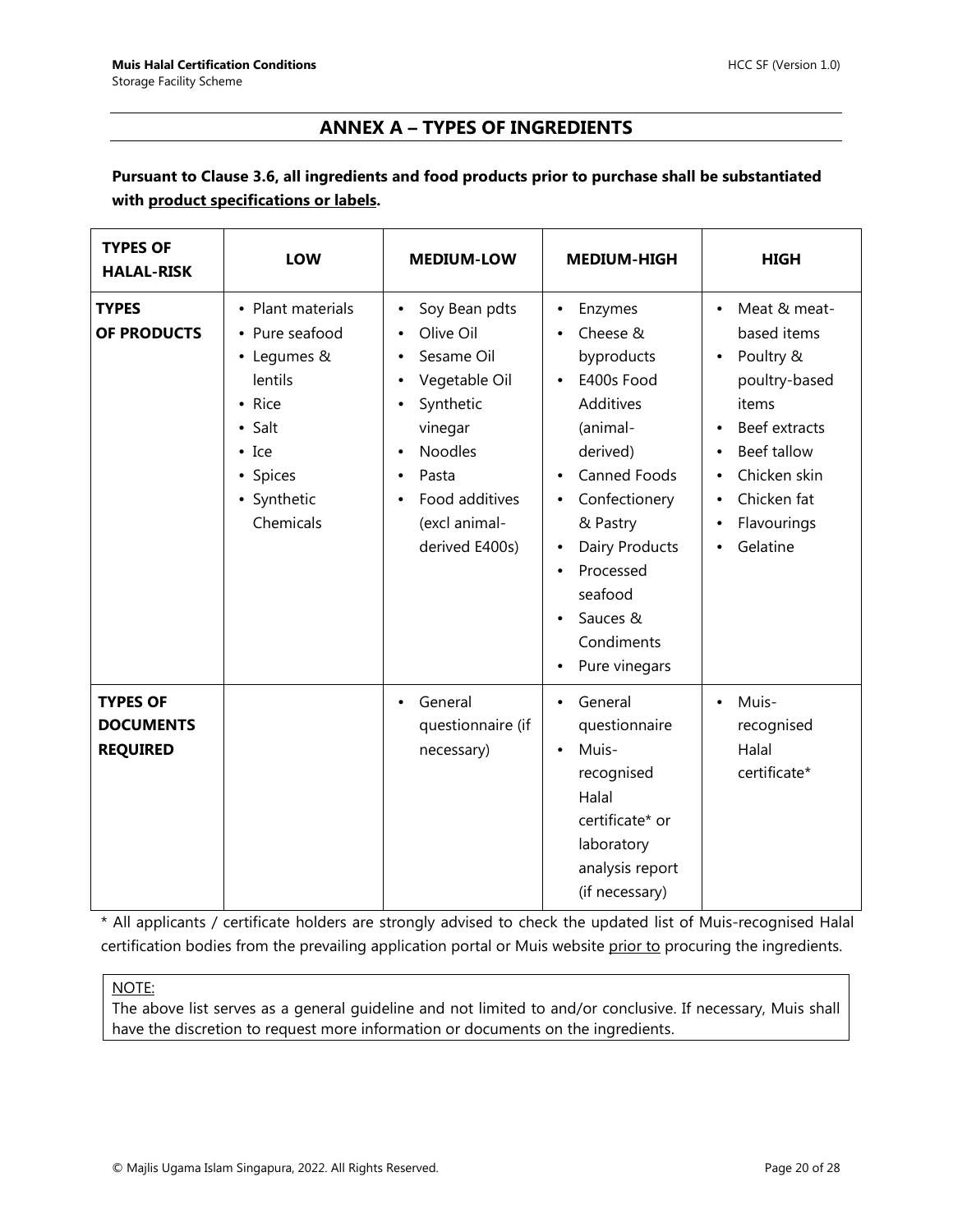## **ANNEX B – SAMPLE HALMQ PLAN**

<span id="page-20-0"></span>

|                |            | <b>Process</b>                                 | Halal                                                                                                  | <b>Control</b>                                                                                                                                                                                                                                                                                                                                      | <b>Allowable</b><br>Limit /          | <b>Monitoring System</b>               |                                                                                                                                                                                                                                                                                                                                                   |                                    | <b>Corrective Action</b> | <b>Preventive Action</b>                                                                                                                                                     |                                                                                                               |                                                                                                                             |
|----------------|------------|------------------------------------------------|--------------------------------------------------------------------------------------------------------|-----------------------------------------------------------------------------------------------------------------------------------------------------------------------------------------------------------------------------------------------------------------------------------------------------------------------------------------------------|--------------------------------------|----------------------------------------|---------------------------------------------------------------------------------------------------------------------------------------------------------------------------------------------------------------------------------------------------------------------------------------------------------------------------------------------------|------------------------------------|--------------------------|------------------------------------------------------------------------------------------------------------------------------------------------------------------------------|---------------------------------------------------------------------------------------------------------------|-----------------------------------------------------------------------------------------------------------------------------|
|                | <b>HAP</b> | <b>Step</b>                                    | <b>Threat</b>                                                                                          | Measure(s)                                                                                                                                                                                                                                                                                                                                          | <b>Prescribed</b><br><b>Practice</b> | What?                                  | How?                                                                                                                                                                                                                                                                                                                                              | When?                              | Who?                     | Immediate<br><b>Correction</b>                                                                                                                                               | To prevent<br>recurrence                                                                                      | To prevent<br>occurrence                                                                                                    |
| <b>EXAMPLE</b> | 1          | Procurement<br>of raw<br>materials<br>(Step 1) | Procurement<br>of non-Halal<br>raw<br>materials /<br>processing<br>aids (e.g.<br>non-Halal<br>chicken) | • Obtain Halal<br>certificates<br>for meat /<br>poultry items<br>• Obtain Halal<br>certificates,<br>product<br>specifications,<br>detailed Halal<br>questionnaire<br>and/or<br>laboratory<br>analysis<br>report for<br>non-meat<br>and poultry<br>raw materials<br>- Attain Muis'<br>approval<br>prior to<br>procurement<br>of ALL raw<br>materials | Zero<br>tolerance                    | Halal<br>status of<br>raw<br>materials | • Check Halal<br>certificates<br>for meat /<br>poultry items<br>• Check Halal<br>certificates,<br>product<br>specifications,<br>detailed Halal<br>questionnaire<br>and/or<br>laboratory<br>analysis<br>report for<br>non-meat<br>and poultry<br>raw materials<br>- Attain Muis'<br>approval<br>prior to<br>procurement<br>of ALL raw<br>materials | Procurement<br>of raw<br>materials | Purchasing<br>Executive  | • Cancel<br>order<br>$\blacksquare$ Call<br>supplier<br>• Inform<br>Purchasing<br>Manager;<br>Halal<br>Team<br>member)<br>$-$ Fill up<br>Halal<br>Incident<br>report<br>form | - Retrain<br>officer<br>involved in<br>the<br>procurement<br>step<br>• Establish<br>approved<br>supplier list | • Periodically audit<br>suppliers<br>• Consider use of<br>technology to<br>prevent human<br>error during<br>order placement |
|                |            |                                                |                                                                                                        |                                                                                                                                                                                                                                                                                                                                                     |                                      |                                        |                                                                                                                                                                                                                                                                                                                                                   |                                    |                          |                                                                                                                                                                              |                                                                                                               |                                                                                                                             |

**Approved By : \_\_\_\_\_\_\_\_\_\_\_\_\_\_\_\_\_\_\_\_\_\_\_\_\_\_\_\_ Version No. : \_\_\_\_\_\_\_\_\_\_\_\_\_\_\_\_\_\_\_\_\_\_\_\_\_\_\_\_**

**Approval Date : \_\_\_\_\_\_\_\_\_\_\_\_\_\_\_\_\_\_\_\_\_\_\_\_\_\_\_\_**

**Effective Date : \_\_\_\_\_\_\_\_\_\_\_\_\_\_\_\_\_\_\_\_\_\_\_\_\_\_\_\_ Company Seal :**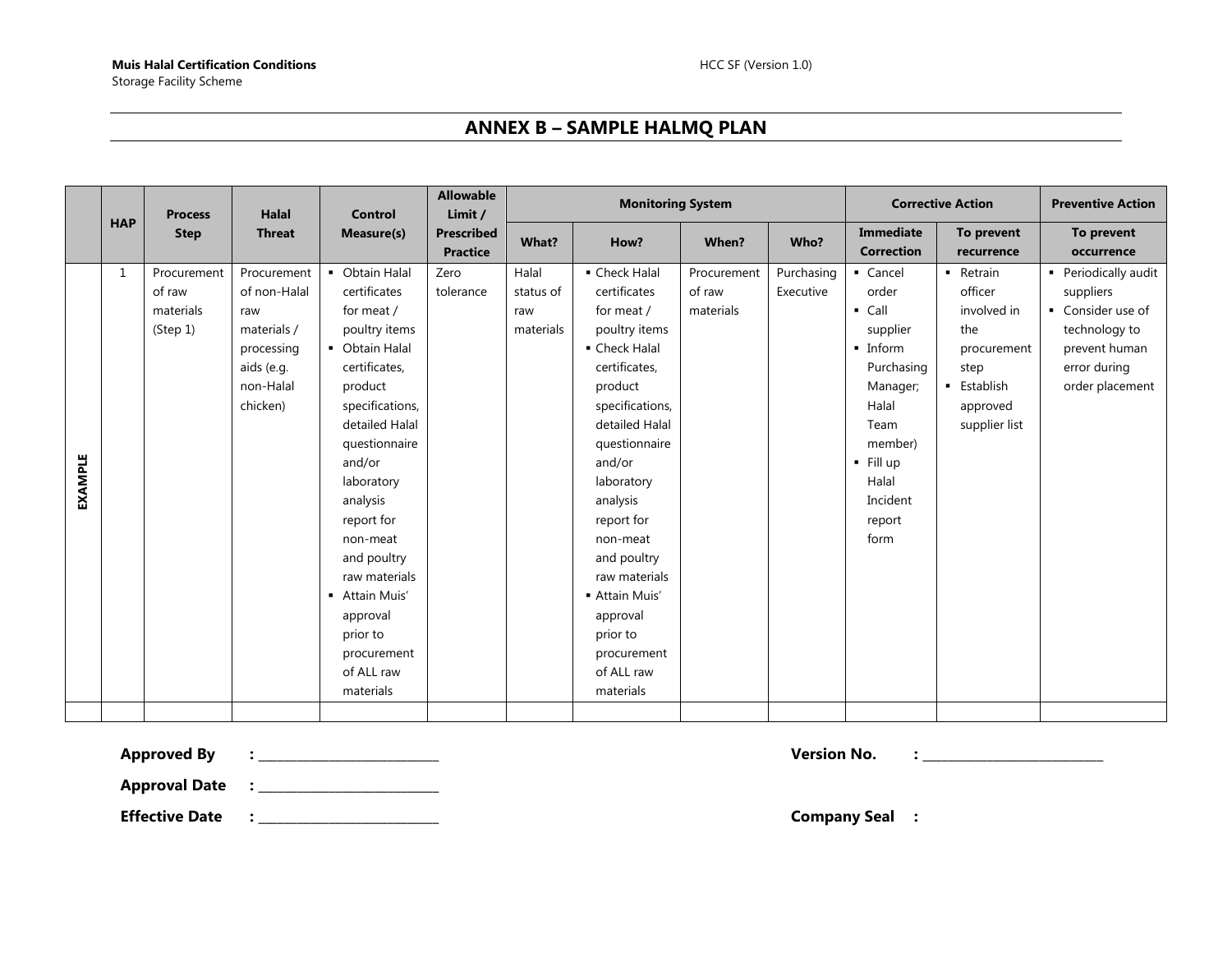# **ANNEX C – GLOSSARY**

<span id="page-21-0"></span>

| <b>Administration of Muslim</b> | An Act relating to Muslims and to make provision for regulating Muslim                                                  |
|---------------------------------|-------------------------------------------------------------------------------------------------------------------------|
| Law Act (AMLA)                  | religious affairs and to constitute a council to advise on matters relating                                             |
|                                 | to the Muslim religion in Singapore and a Syariah Court.                                                                |
| <b>Additive</b>                 |                                                                                                                         |
|                                 | Substances added to food to preserve flavour or enhance its taste<br>and/or appearance.                                 |
|                                 |                                                                                                                         |
| <b>Amend Application</b>        | Application submitted via the application portal seeking approval for                                                   |
|                                 | the changes to the previously approved Halal application.                                                               |
| <b>Allowable Limit</b>          | The value of a monitored action which separates acceptable from the                                                     |
|                                 | unacceptable. Examples include voltage for stunning of animal, amount                                                   |
|                                 | of ethanol, etc.                                                                                                        |
|                                 |                                                                                                                         |
| <b>Applicant</b>                | Company / Establishment submitting an application for the purpose of                                                    |
|                                 | Halal certification.                                                                                                    |
| <b>Central Kitchen</b>          | Kitchen which prepares semi- / fully- processed items and transports to                                                 |
|                                 | its retail outlets for further processing or use, prior to sale of the                                                  |
|                                 | finished items or for sale as is condition.                                                                             |
| <b>Chain Outlets</b>            | More than two outlets bearing the same business name and/or                                                             |
|                                 | management.                                                                                                             |
|                                 |                                                                                                                         |
| <b>Competent Muslim</b>         | Muslim personnel who have successfully completed the mandatory                                                          |
| <b>Personnel</b>                | Halal training programme mandated by Muis or have been assessed to<br>be competent by Muis via a competency assessment. |
|                                 |                                                                                                                         |
| <b>Control Measure</b>          | Any action and/or activity required to eliminate Halal threats.                                                         |
|                                 |                                                                                                                         |
| <b>Corrective Action</b>        | Any action to be taken when the results of monitoring at the HAP                                                        |
|                                 | indicate a loss of control.                                                                                             |
| Documentation                   | Written proof of step-by-step process documenting a routine.                                                            |
|                                 |                                                                                                                         |
| <b>Express Application</b>      | Application processing shall be initiated within 7 working days upon                                                    |
|                                 | submission of a New application and payment of the non-refundable                                                       |
|                                 | application fees. It does not guarantee the issuance of a Halal certificate<br>within 7 working days.                   |
|                                 |                                                                                                                         |
| Food                            | Includes drinks.                                                                                                        |
|                                 |                                                                                                                         |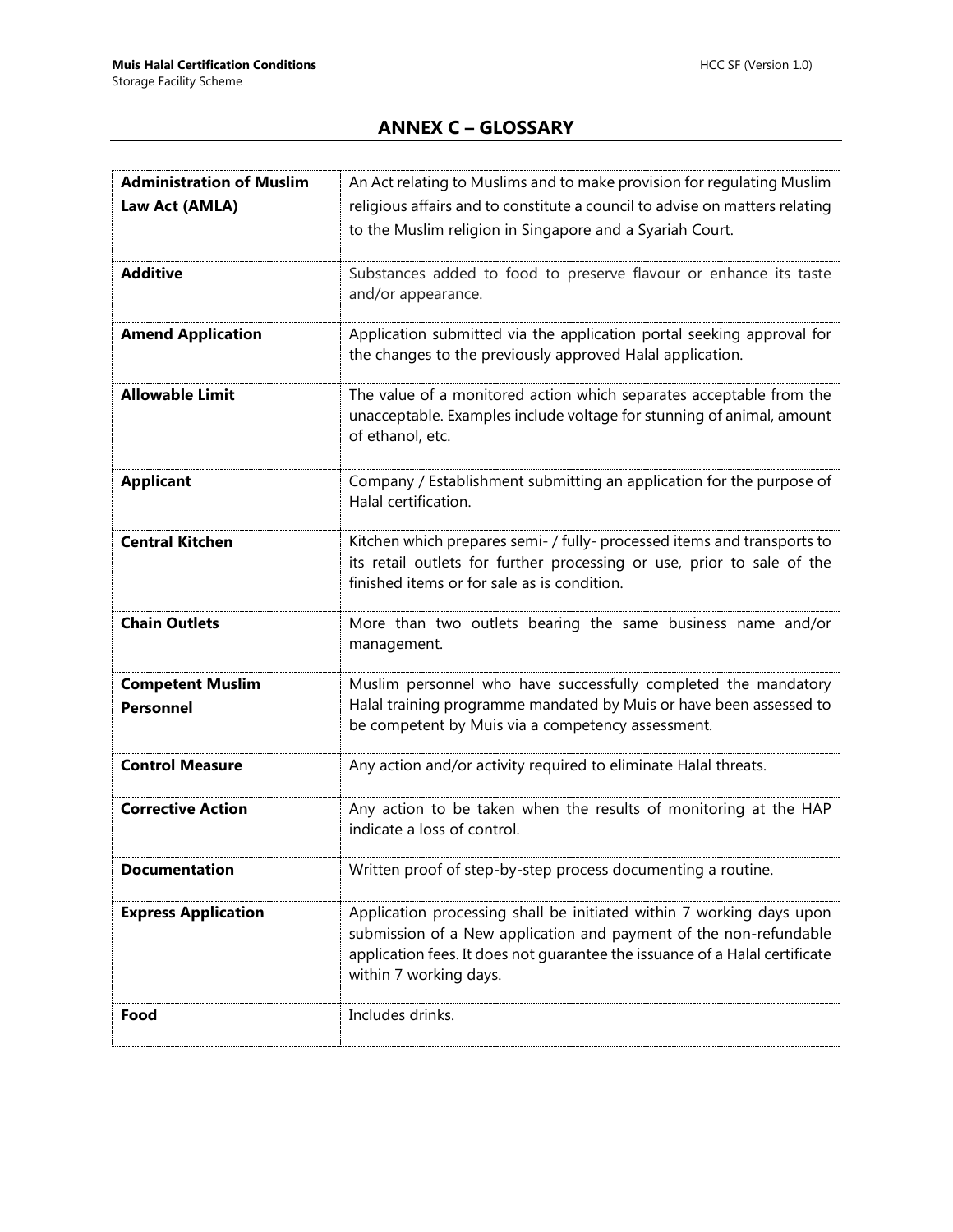| <b>Franchise Outlets</b>           | The right or license granted by a company to an individual / company<br>to operate a business / establishment at a specific location using their<br>name and system.                                                                                                                                                                                                                                     |
|------------------------------------|----------------------------------------------------------------------------------------------------------------------------------------------------------------------------------------------------------------------------------------------------------------------------------------------------------------------------------------------------------------------------------------------------------|
| Halal                              | Means "Permissible".                                                                                                                                                                                                                                                                                                                                                                                     |
|                                    | Halal, in relation to any product, service or activity, means the<br>requirements of the Muslim law are complied with in the production,<br>processing, marketing, display or carrying out, as the case may be, of<br>that product, service or activity.                                                                                                                                                 |
|                                    | Refer to the Singapore Muis Halal Standard on 'General Guidelines for<br>the Handling and Processing of Halal Food' (MUIS-HC-S001) for more<br>information.                                                                                                                                                                                                                                              |
| <b>Halal Assurance Officer</b>     | A member of the Halal Team who is a Muslim and has attended a<br>mandatory Halal training programme mandated by Muis or have been<br>assessed to be competent by Muis via a competency assessment. The<br>Halal Assurance Officer may or may not be the Halal Team Leader.                                                                                                                               |
| <b>Halal Assurance Point (HAP)</b> | A step in an operation which, if controlled and monitored, shall<br>eliminate the occurrence of a Halal threat. An example of this is the<br>point of receiving of raw materials.                                                                                                                                                                                                                        |
| <b>Halal Team</b>                  | A group of appointed personnel responsible for implementing,<br>monitoring and maintaining the Halal system, as well as ensuring that<br>all requirements have been met in accordance with this document. The<br>Team shall comprise management-appointed Halal Team Leader, Halal<br>Assurance Officer and members from multi-disciplinary background,<br>who possess relevant knowledge and expertise. |
| <b>Halal Team Leader</b>           | Management-appointed representative who heads the Halal Team and<br>has attended a mandatory Halal training programme mandated by<br>Muis or have been assessed to be competent by Muis via a competency<br>assessment. The Halal Team Leader shall be someone who has the<br>authority to implement the Muis Halal Certification Conditions and<br>rectify any non-compliance immediately.              |
| <b>Halal Threat</b>                | The potential to render a product as non-Halal. Examples include cross-<br>mixing of Halal and non-Halal raw materials, receiving of raw materials<br>that are not prior-approved by Muis, etc.                                                                                                                                                                                                          |
| <b>Monitoring</b>                  | The act of conducting a planned sequence of observations or<br>measurements of control parameters to assess total conformance with<br>specifications and requirements as stipulated in this document.                                                                                                                                                                                                    |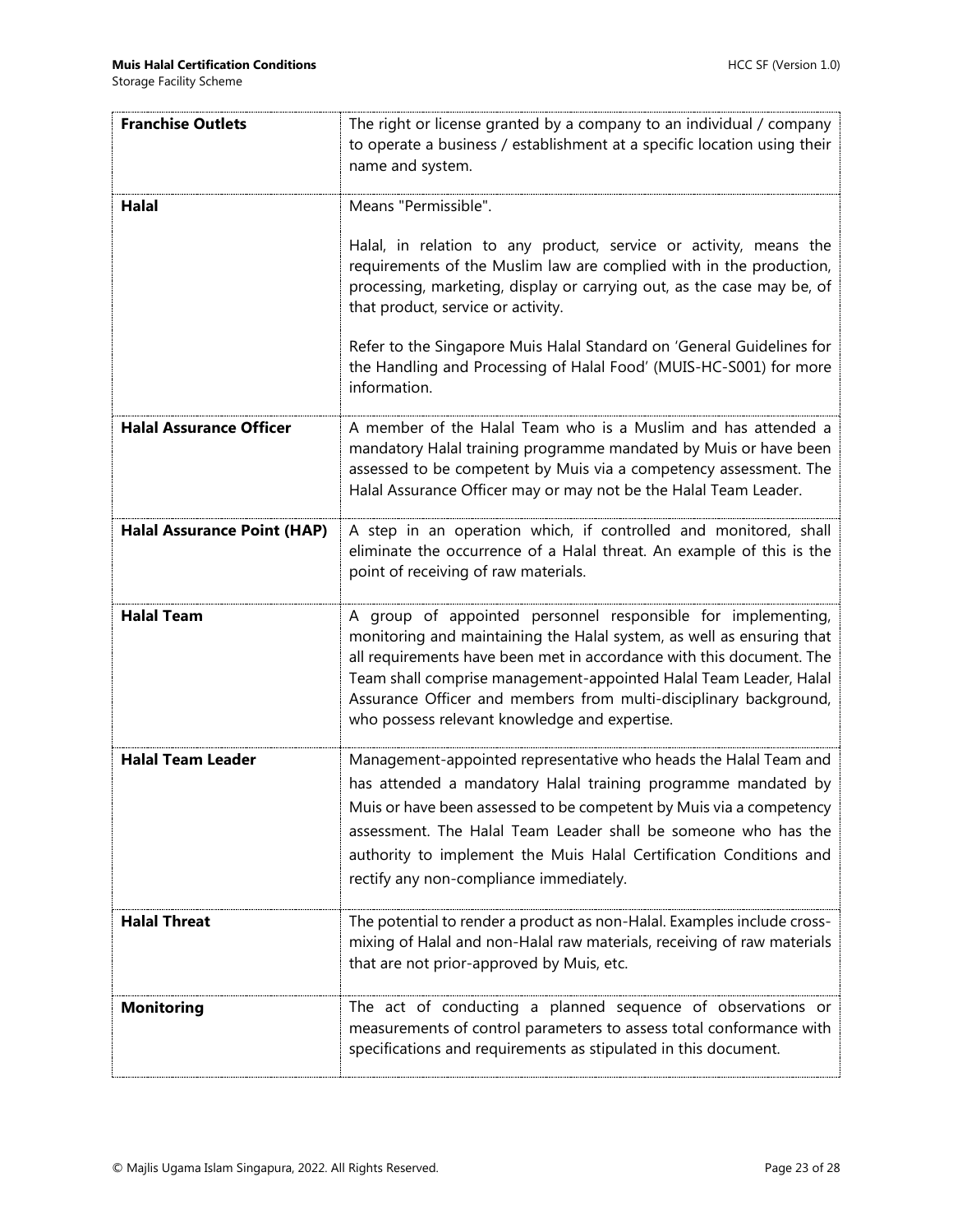| <b>Muis Halal Certificate</b>                  | A certificate issued by Muis under Section 88A of the Administration of<br>Muslim Law Act (Cap 3). "Halal certificate", in relation to any product,<br>service or activity, means a certificate to the effect that the<br>requirements of the Muslim Law are complied with in the production,<br>processing, marketing or display of that product, the provision of that<br>service or the carrying out of that activity.                                                 |
|------------------------------------------------|---------------------------------------------------------------------------------------------------------------------------------------------------------------------------------------------------------------------------------------------------------------------------------------------------------------------------------------------------------------------------------------------------------------------------------------------------------------------------|
| <b>Muis Halal Certification</b><br><b>Mark</b> | Refers to any certification mark specified by Muis for use in relation to<br>any product, service or activity in respect of which it has issued a Halal<br>certificate under Section 88A (1) of the Administration of Muslim Law<br>Act (Cap 3).                                                                                                                                                                                                                          |
| <b>Muslim</b>                                  | A person who professes the religion of Islam in accordance with the<br>Muslim Law.                                                                                                                                                                                                                                                                                                                                                                                        |
| <b>New Application</b>                         | Fresh application submitted for the purpose of Halal certification.                                                                                                                                                                                                                                                                                                                                                                                                       |
| <b>Non-Halal</b>                               | Means "not permissible".<br>Non-halal, in relation to any product, service or activity, means the<br>requirements of the Muslim law are not complied with in the<br>production, processing, marketing, display or carrying out, as the case<br>may be, of that product, service or activity.<br>For the purpose of Halal certification, food and ingredients which<br>are not supported with the relevant documents as shown in Annex<br>A will be regarded as non-Halal. |
| <b>Normal Application</b>                      | Application processing shall be initiated within 14 working days upon<br>submission of a New application and payment of the non-refundable<br>application fees. It does not quarantee the issuance of a Halal certificate<br>within 14 working days.                                                                                                                                                                                                                      |
| <b>Permanent Muslim</b><br><b>Personnel</b>    | Staff of a company / establishment who is a Muslim and employed on<br>a full- and/or part-time permanent basis. It includes the owner of a<br>company / establishment who is a Muslim.                                                                                                                                                                                                                                                                                    |
| <b>Prepacked Food</b>                          | Food that is packed in advance for sale in a wrapper or container, and<br>bears a label containing all the particulars required by food regulations<br>stated in Sale of Food Act (Chapter 283, section 56(1)) (i.e. for retail<br>sale).<br>Food packed in non-retail containers (i.e. for supply to food<br>manufacturers or food services for further use) is not considered as<br>prepacked food.                                                                     |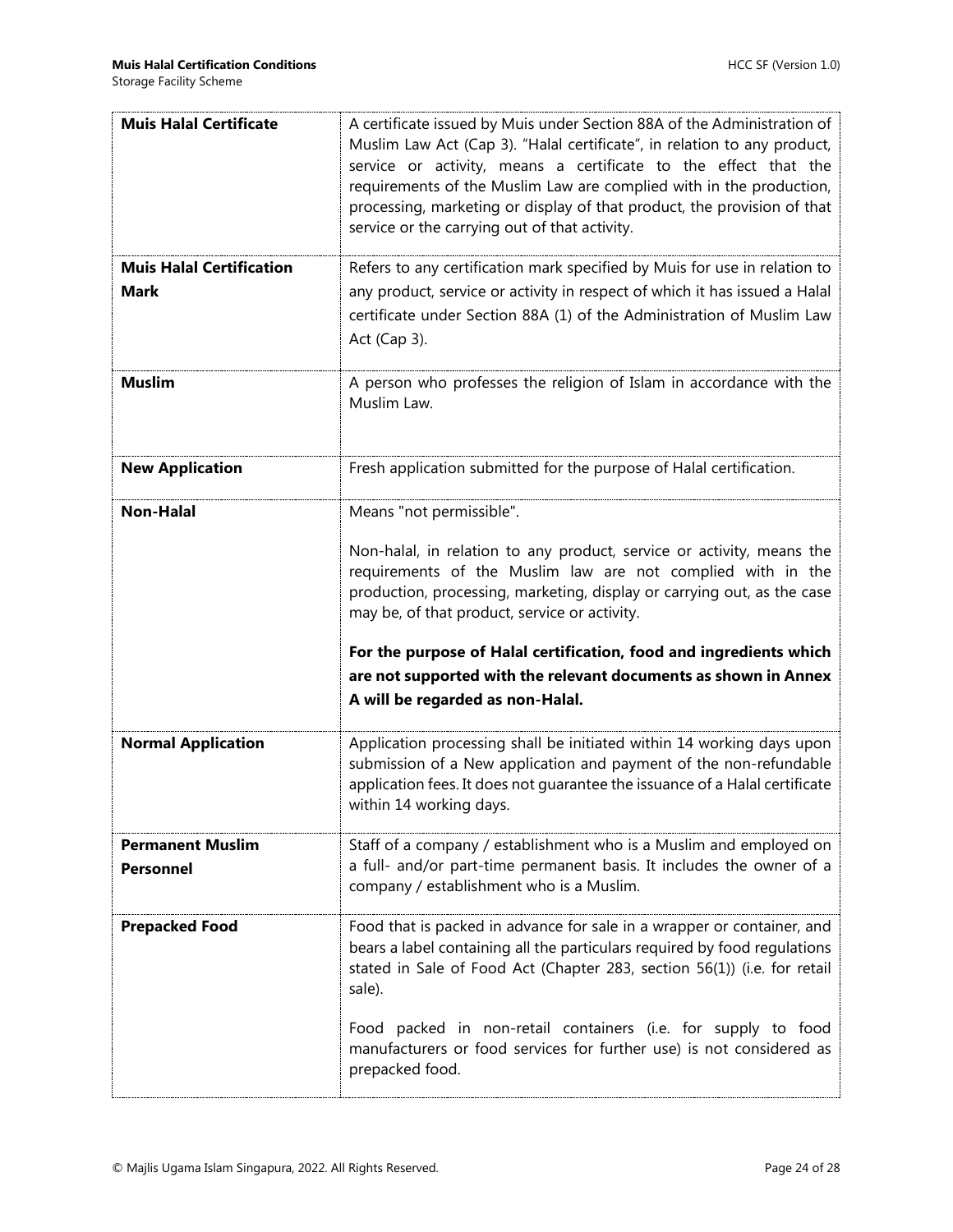| <b>Processing Aid</b>                                                      | Any substance or material, not including apparatus or utensils, and not<br>consumed as a food ingredient by itself, intentionally used in the<br>processing of raw materials, foods or its ingredients, to fulfil a certain<br>technological purpose during treatment or processing.                                                                                                         |
|----------------------------------------------------------------------------|----------------------------------------------------------------------------------------------------------------------------------------------------------------------------------------------------------------------------------------------------------------------------------------------------------------------------------------------------------------------------------------------|
| Product                                                                    | Refers to any food and non-food substance or material, which may be<br>unprocessed, semi-processed or fully-processed, that may be bought,<br>used, manufactured and/or distributed by a company / establishment.<br>Refers also to the stock-keeping unit.                                                                                                                                  |
| <b>Raw Material</b>                                                        | Crude or processed material that can be converted by manufacture,<br>processing or combination into a new and useful product.                                                                                                                                                                                                                                                                |
| <b>Renewal Application</b>                                                 | Application auto-submitted to renew the status of the existing Halal<br>certificate 120 days prior to its expiry.                                                                                                                                                                                                                                                                            |
| <b>Request For Action (RFA)</b>                                            | Non-compliance with the Muis Halal Certification Conditions that shall<br>be addressed within the agreed deadline between Muis and applicant.                                                                                                                                                                                                                                                |
| <b>Retail Sale</b>                                                         | A retail sale occurs when a business sells the product directly to<br>consumers for his or her own use (including brick-and-mortar shops<br>such as supermarkets, minimarts, and online platforms).                                                                                                                                                                                          |
| <b>Singapore Muis Halal</b><br><b>Quality Management System</b><br>(HalMQ) | A set of systems-based Halal certification requirements introduced in<br>2008. Pronounced as 'Hallmark', HalMQ is benchmarked against<br>internationally-known standards such as ISO and HACCP.<br>Refer to the Singapore Muis Halal Standard on 'General Guidelines for<br>the Development and Implementation of a Halal Quality Management<br>System' (MUIS-HC-S002) for more information. |
| Sub-scheme                                                                 | Refers to the type of Catering / Central Kitchen / Pre-School kitchen<br>scheme, depending on the nature of business of the company /<br>establishment.                                                                                                                                                                                                                                      |
| <b>Working day</b>                                                         | Refers to any day except Saturday, Sunday and Public Holiday.                                                                                                                                                                                                                                                                                                                                |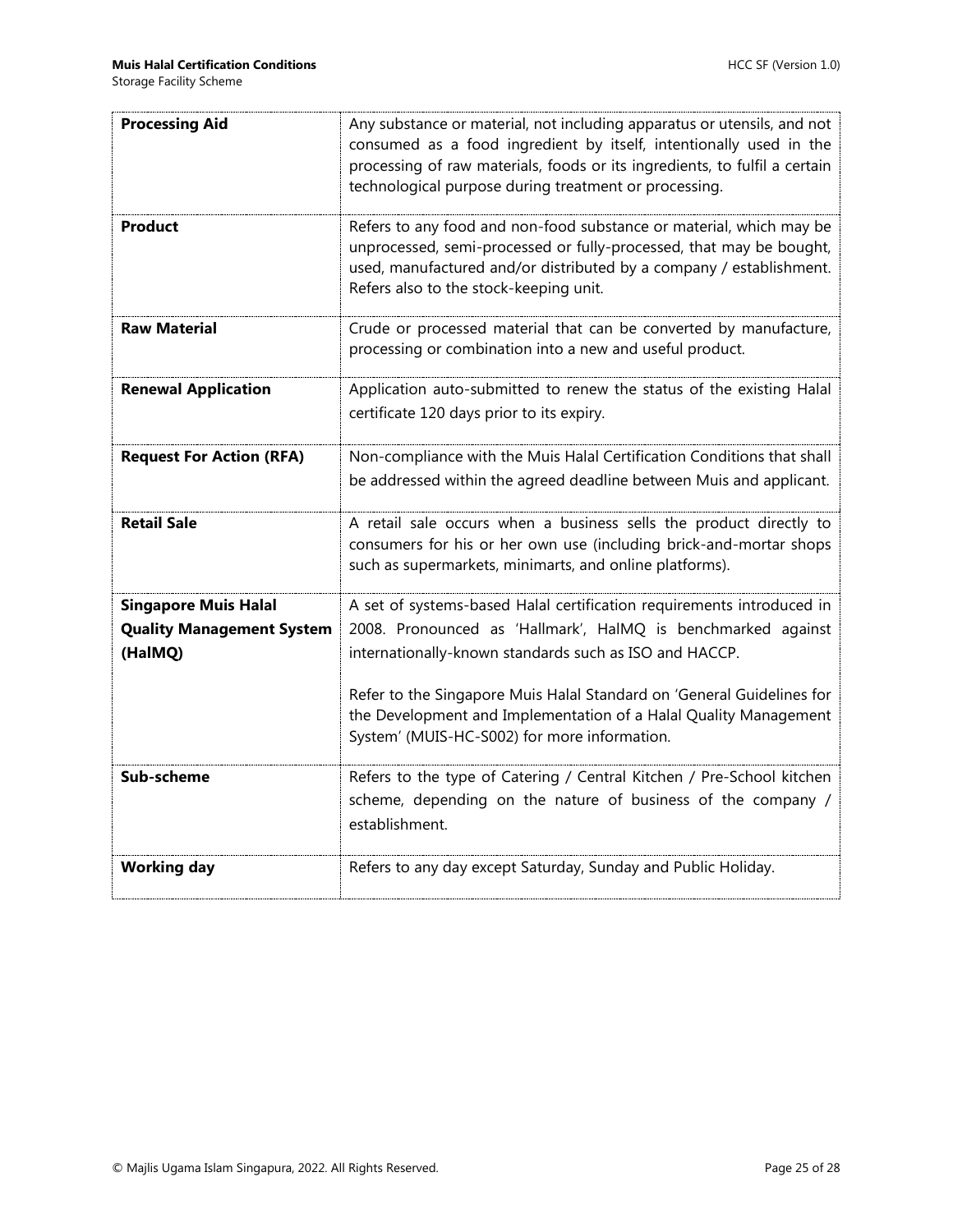#### <span id="page-25-0"></span>**ANNEX D – SPECIFICATION OF THE MUIS HALAL CERTIFICATION MARK**

#### **The Muis Halal certification mark used for display shall be subject to the following specifications:**

- 1 The Halal certification mark shall always be used in its original proportions and may be proportionately resized;
- 2 The resolution of the mark shall be sufficient such that the wordings on the mark is readable;
- 3 The mark shall be reproduced in its official colours as shown below or in black and white.
- 4 The Halal certification mark shall not be bigger and made more prominent than the company's branding.



Full Colour Variation of Corporate Colours

- 5 The Muis Halal Certification Mark shall:
	- (a) be used only during the validity of the Muis Halal certificate;
	- (b) be used only for premises covered by certification;
	- (c) be placed in a location that will not be deemed as disrespectful;
	- (d) not be used in a manner that may result in misinterpretation on the scope of certification;
	- (e) not be used in a form that can be easily tampered (e.g. stickers or decals).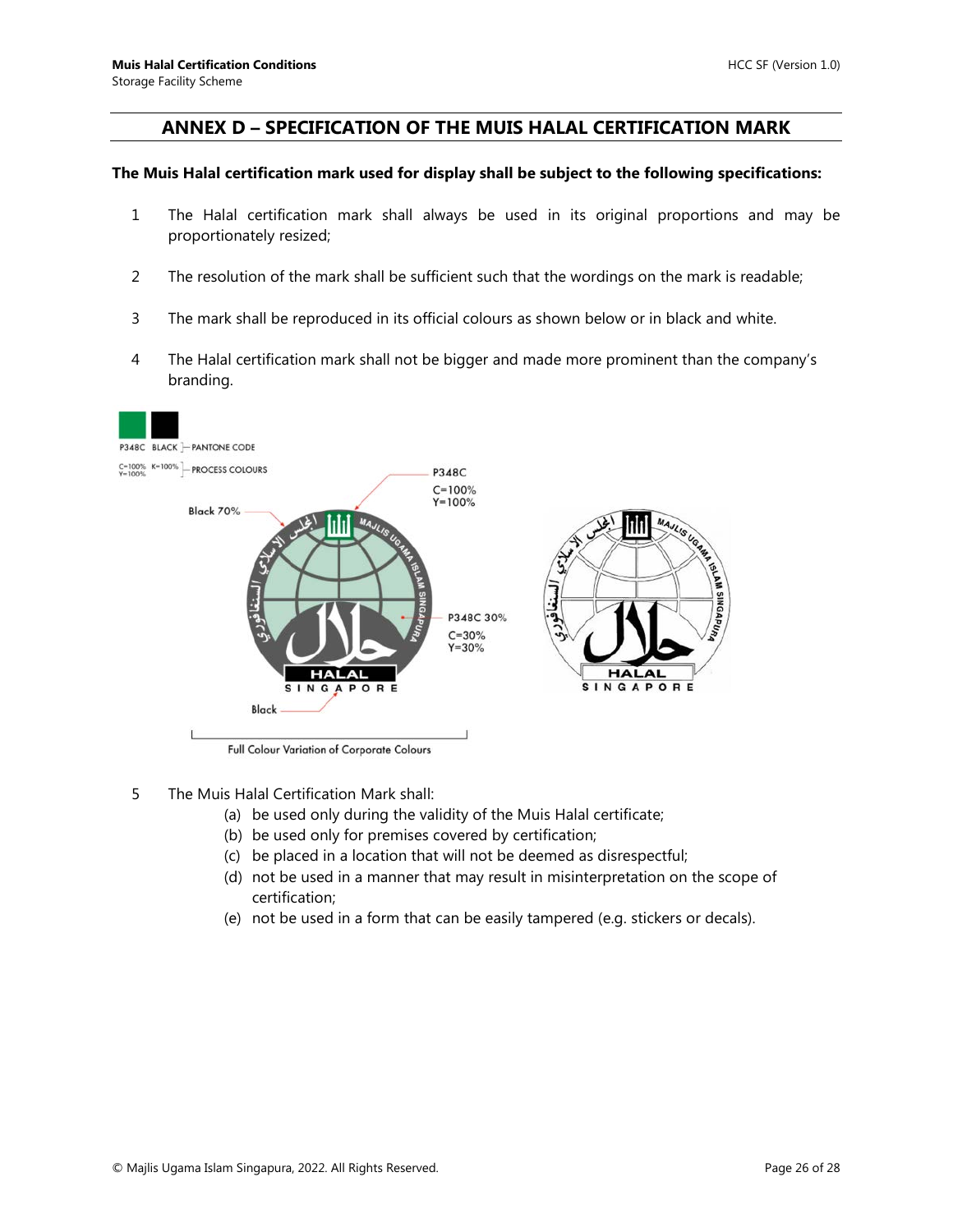#### **TABLE A – IMPOSED CONDITIONS FOR APPROVED WAIVERS**

#### <span id="page-26-0"></span>**Pursuant to Clause 2.6, approvals granted to waivers of Muis Halal Certification Conditions may be subject to the following conditions:**

| <b>Types of</b><br><b>Waiver</b> | <b>Muslim Staff</b><br>(Clause 3.12)                                                            | <b>Subletting of premises</b><br>(Clause 6.6)                                                       |
|----------------------------------|-------------------------------------------------------------------------------------------------|-----------------------------------------------------------------------------------------------------|
|                                  | Muslim Halal assurance officer /<br>$\bullet$<br>roving supervisor undergo Level 1-2<br>course. | Operations of certificate holder and<br>$\bullet$<br>tenant must be kept entirely<br>separated.     |
| <b>Imposed</b>                   | Roving supervisor to maintain a<br>checklist/log of audit.                                      | Muis shall be informed of any<br>changes to arrangement through an<br>amend application submission. |
| <b>Conditions</b>                | Applicant to employ a second<br>Muslim staff within 6 months, where<br>possible.                | The Halal application may be<br>$\bullet$<br>reviewed from time to time.                            |
|                                  | Roving Supervisor to hold at least a<br>supervisory position.                                   |                                                                                                     |

Note: The table above serves as a general guideline and not limited to and/or conclusive. Muis shall have the discretion to impose other conditions, if deemed necessary.